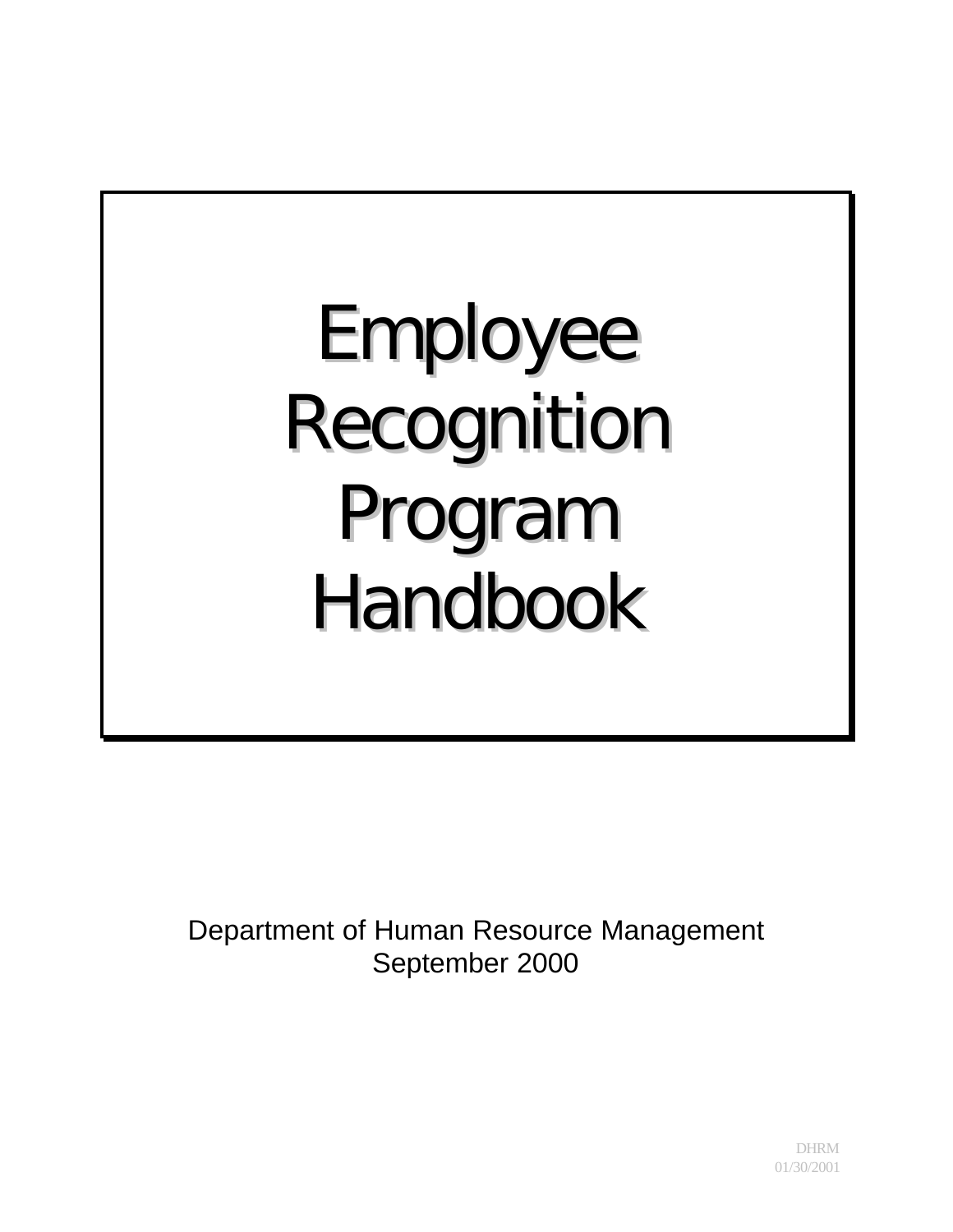# **TABLE OF CONTENTS**

| $\theta$<br>Sample |  |
|--------------------|--|
| <b>APPENDIX</b>    |  |
|                    |  |
| <b>APPENDIX</b>    |  |
|                    |  |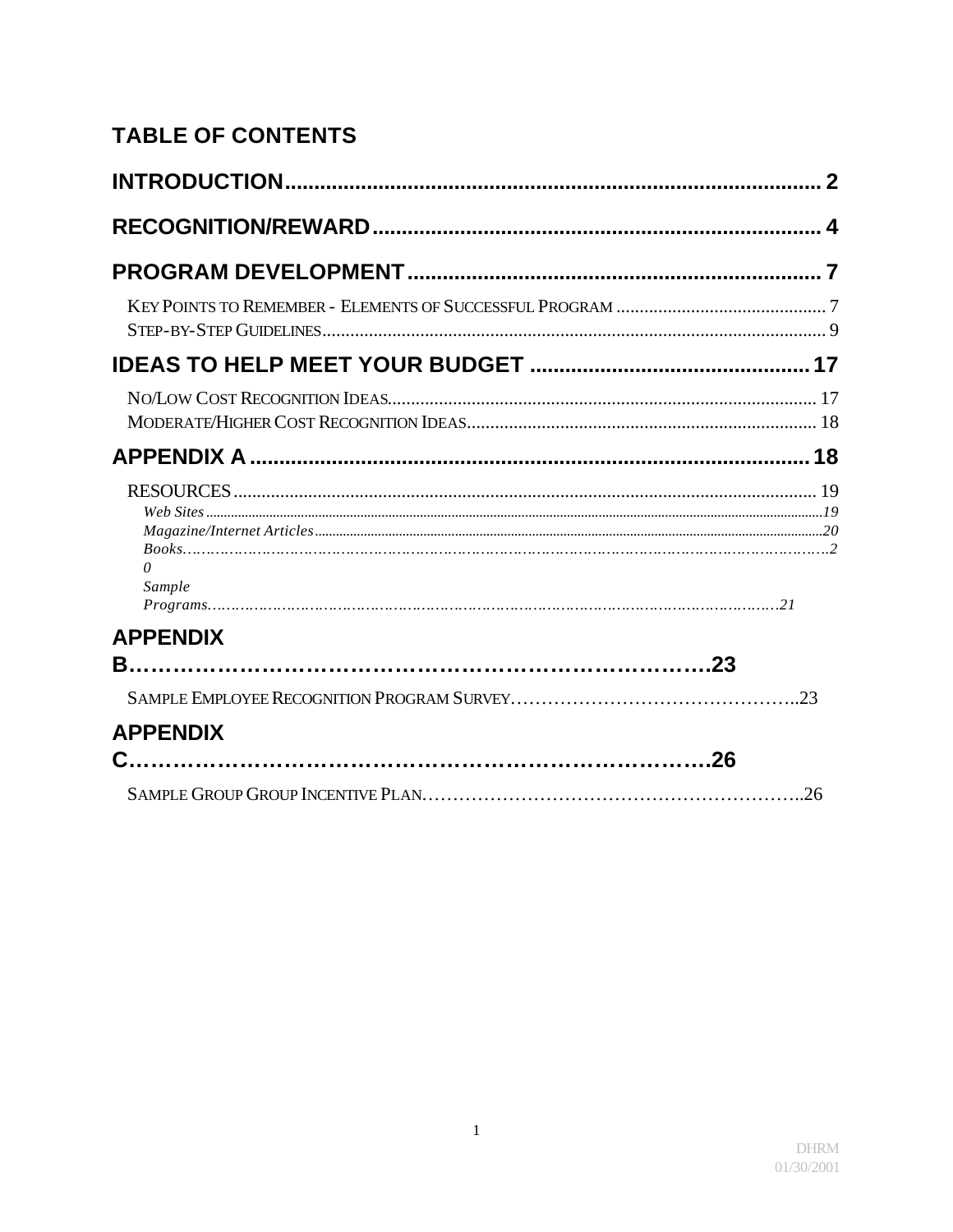# **INTRODUCTION**

The Task Force on Employee Recognition, in conjunction with the Department of Human Resource Management (DHRM), revised Policy 1.20, Employee Recognition Programs for all full-time and part-time classified, restricted, "at will" and hourly employees. This policy promotes programs that recognize employees' contributions to the overall objectives and efficient operation of State Government.

Agencies **shall** develop and implement recognition programs. The Governor of Virginia, the Governor's Cabinet and Agency Heads support programs within the agencies and State Government to recognize the contributions of their employees.

This handbook serves as a guide to agency management in developing individual agency Employee Recognition Programs in accordance with DHRM Policy 1.20. The handbook provides: information on the importance of recognition and rewards; program development that links to the organization's mission and values; steps to assist agencies in developing a successful program; ideas to consider within your budget; and includes an Appendix of various resources and tools.

This handbook also provides an opportunity to:

- Stimulate new thinking
- Assess your organization's current rewards/recognition program
- Learn innovative approaches
- Think differently about current circumstances
- Better define and focus on areas that need to be changed
- Plan implementation approaches
- **•** Select indicators and/or measures for success
- Plan internal customer feedback surveys
- Set improvement goals through assessment and reassessment

The role of the Department of Human Resource Management is to:

- Provide policy review and interpretation
- Initiate training for supervisors/managers in the delivery of recognition programs
- Work with central agencies on funding strategies and statewide contracts for recognition items
- Serve as a resource and advocate to agencies on employee recognition programs
- Communicate and promote recognition programs to agencies

Agency Heads **shall** ensure availability of funds to support costs incurred by employee recognition programs that acknowledge employees' contributions to the effective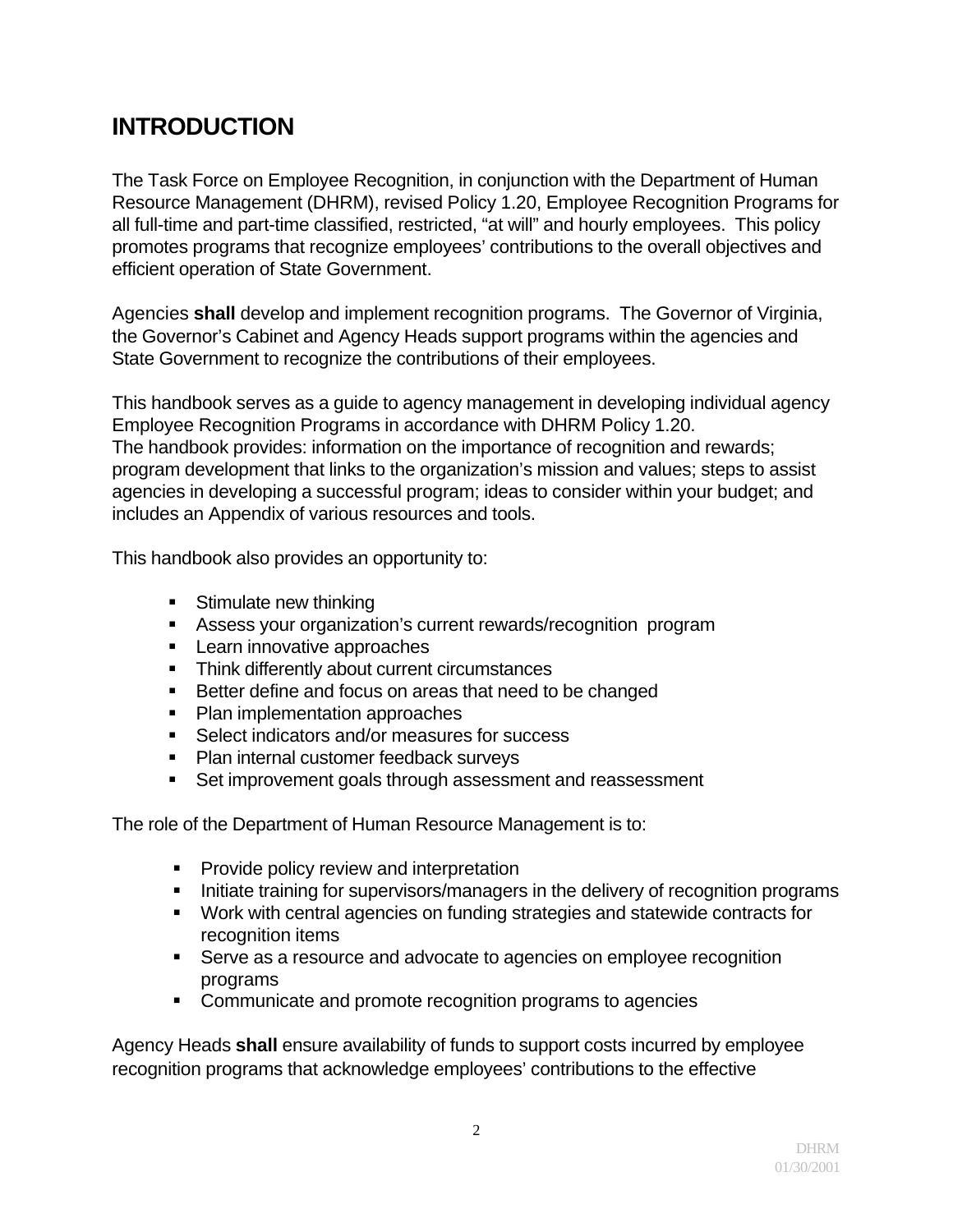operation of an agency or of state government. Agencies should develop procedures for employee recognition awards to enhance good employee relations, develop programs that raise morale for all employees in the agency, and improve agency and state government operations. Agency Heads are encouraged to:

- Develop a plan for employee recognition programs that links with the agency's mission and goals
- Allocate resources to implement the programs and provide internal training for the programs
- Promote and serve as an advocate for agency employee recognition programs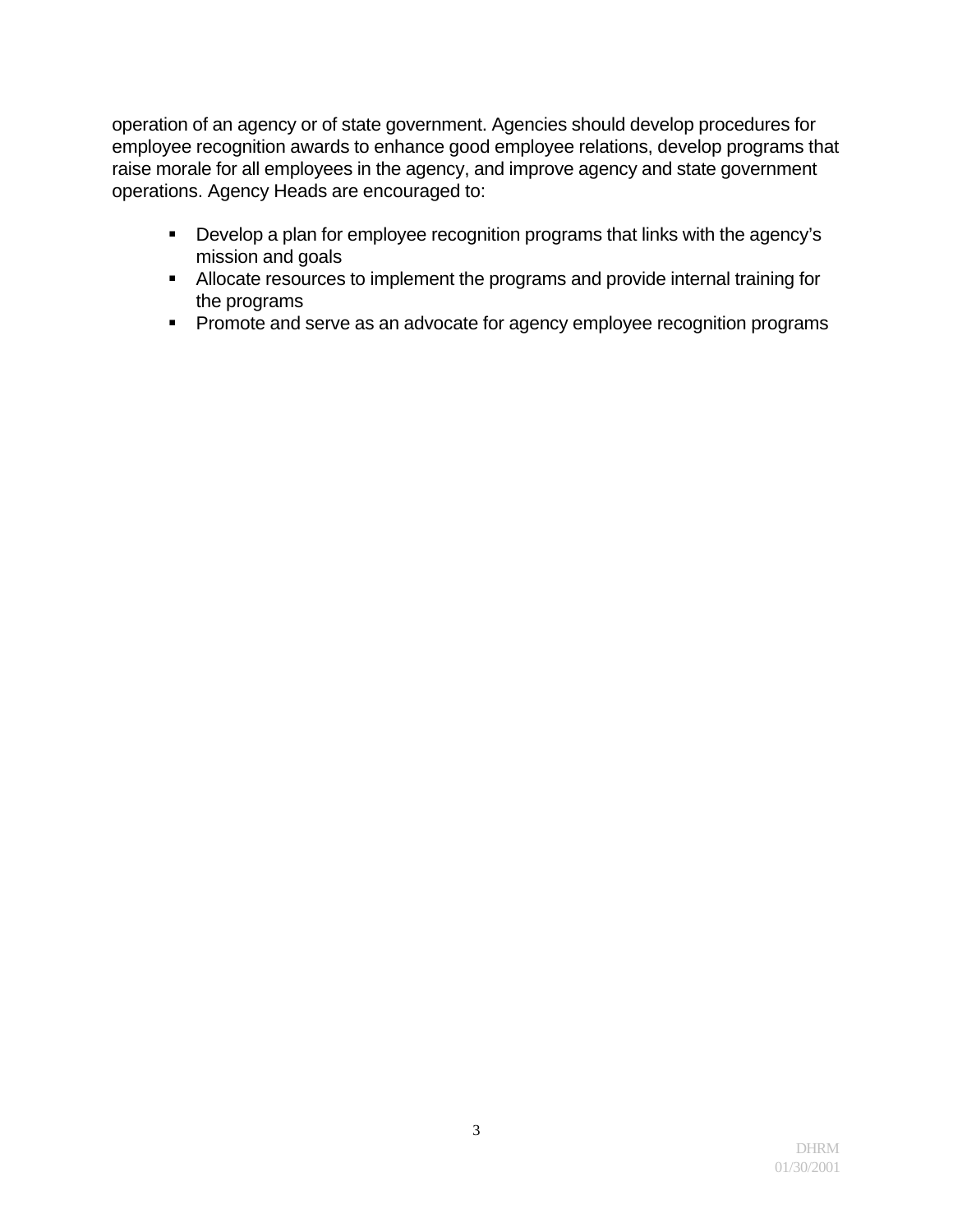# **RECOGNITION/REWARD**

Employees not only want good pay and benefits, they also want to be valued and appreciated for their work, treated fairly, do work that is important, have advancement opportunities, and opportunities to be involved in the agency. Recognition and rewards play an important role in work unit and agency programs to attract and retain their employees. It is the day-to-day interactions that make employees feel that their contributions are appreciated and that they are recognized for their own unique qualities. This type of recognition may contribute to high morale in the work environment. So, it's extremely important that managers, who communicate the agency goals to employees, are included in the development of recognition programs.

| <b>TO SENIOR</b><br><b>MANAGEMENT:</b>       | <b>TO EMPLOYEES:</b>                         | <b>TO MANAGERS OF</b><br><b>PROGRAM:</b>       |
|----------------------------------------------|----------------------------------------------|------------------------------------------------|
| • Increases productivity                     | ◆ Satisfies recognition<br>needs             | ◆ Includes efficient<br>administration         |
| ◆ Produces Return On                         |                                              |                                                |
| Investment (ROI)                             | ◆ Creates positive<br>recognition experience | ◆ Excites employees                            |
| ◆ Improves attitudes                         | ◆ Provides a wide selection                  | ◆ Creates pride                                |
| $\triangle$ Builds loyalty and<br>commitment | of attractive, personalized<br>awards        | $\bullet$ Pleases management                   |
|                                              |                                              | • Involves all employees                       |
| ◆ Generates positive                         | ◆ Provides timeliness of                     |                                                |
| feedback                                     | recognition                                  | ◆ Develops a partnership<br>with the workforce |
| $\triangle$ Empowers the workforce           | ◆ Guarantees quality of<br>award             |                                                |
| ◆ Assures efficiency                         |                                              |                                                |
|                                              | ◆ Fosters open                               |                                                |
|                                              | communication of                             |                                                |
|                                              | appreciation                                 |                                                |

## **WHAT'S MOST IMPORTANT IN A RECOGNITION PROGRAM?**

Source: O.C. Tanner, 2000

The organization that can differentiate between, and effectively fulfill, all three levels of concerns (senior management, employees, and managers of the program) may achieve levels of performance they may never have thought possible. In addition, an effective recognition program should meet several essential criteria: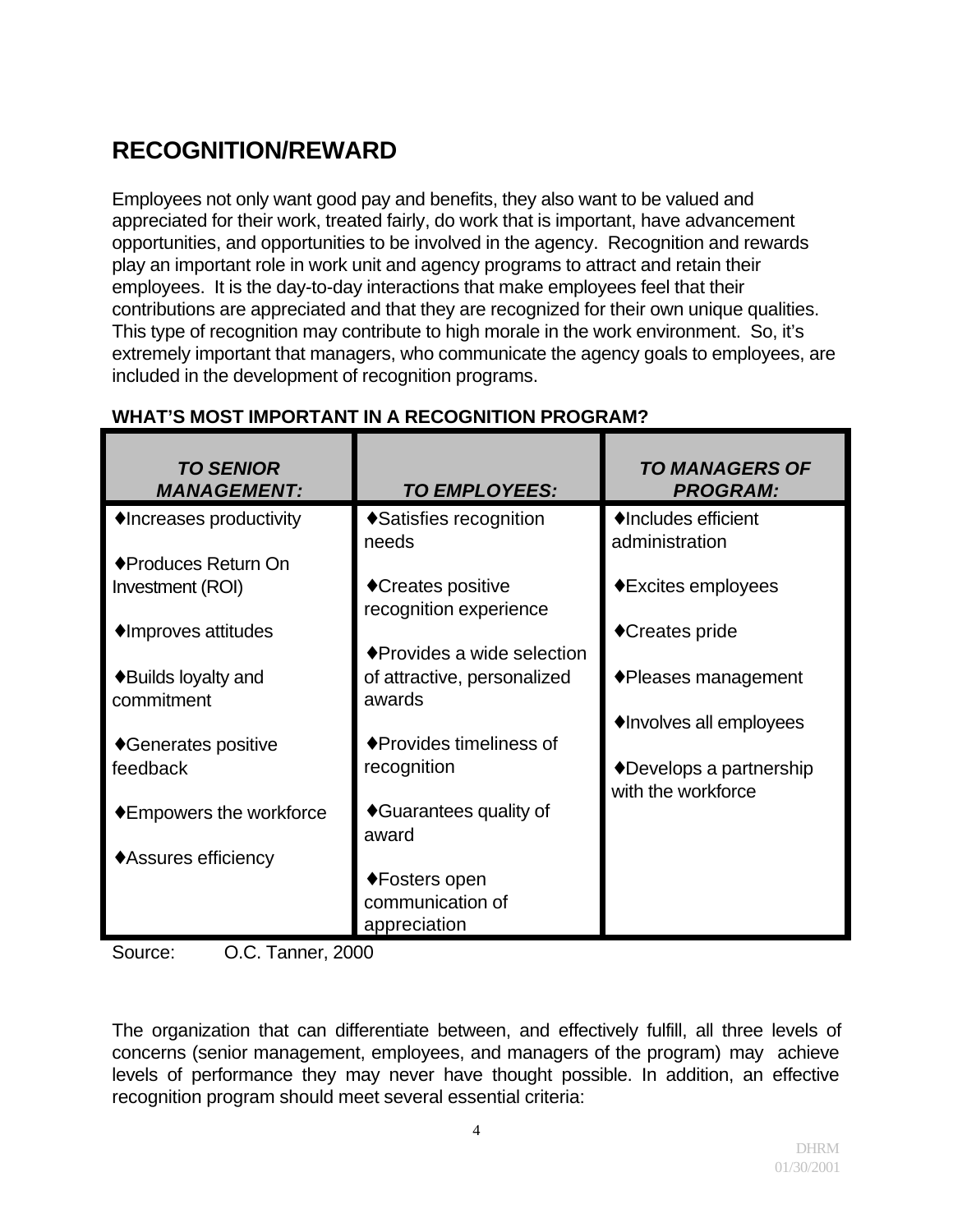- (a) The recognition program does not exclude any employee
- (b) The employees know exactly what should be accomplished in order to earn recognition and rewards
- (c) The manager's success is tied to the employees' success

Recognition is a leadership tool that sends a message to employees about what is important to the leaders and the behaviors that are valued. Managers can use this tool to help employees understand how their jobs contribute to the agency's overall goals and how their performance affects the achievement of those goals. Often people have come to accept the notion that an employee is paid to do their job. So why should they be praised for doing what they're paid to do? Praise of an employee *reinforces, recognizes and motivates behaviors* that you, as the manager, want to see.

Recognition can be delivered in a number of ways. Think about just saying "Thanks." What does praise cost? Praise is inexpensive. If it only takes a few minutes to reap days worth of increased productivity and morale, isn't it worth it? This doesn't mean that meaningless "warm fuzzies" are going to work, however. Use Jim Brintnall's description of "What Makes a Good Reward?" (See Resources section for authors and articles.) Jim says it's got to be **SMART**! That means that rewards should be:

- *Sincere*. Above all else, a good reward should reflect a genuine expression of appreciation. Token acknowledgements leave something to be desired.
- *Meaningful*. To endure a motivating influence, rewards should be aligned with the values, goals, and priorities that matter the most.
- *Adaptable*. The diverse workplace demands alternatives. Consider creative options to keep your program fresh. No single reward format works for everyone all the time. [Recognition should be adapted and valuable to the receiver.]
- *Relevant*. Some personal dimension is essential to a good reward. No matter how formal or informal, expensive or affordable, the relevance of any recognition will be improved with a personal touch - - it's a little thing that makes a big difference. [Recognition should be provided by someone of significance to the receiver.]
- **Timely**. It is important that rewards respond to the behavior they are intending to reinforce. Don't let too much time pass or the reward may be devalued and credibility eroded.

To ensure that employees tie recognition into the work unit or agency's strategic goals, be certain to tell employees what they did right and how it interacts with the goals. Include supervisors and employees in the development of your recognition program to represent the values and goals of a diverse cross-section of the work unit or agency. Provide the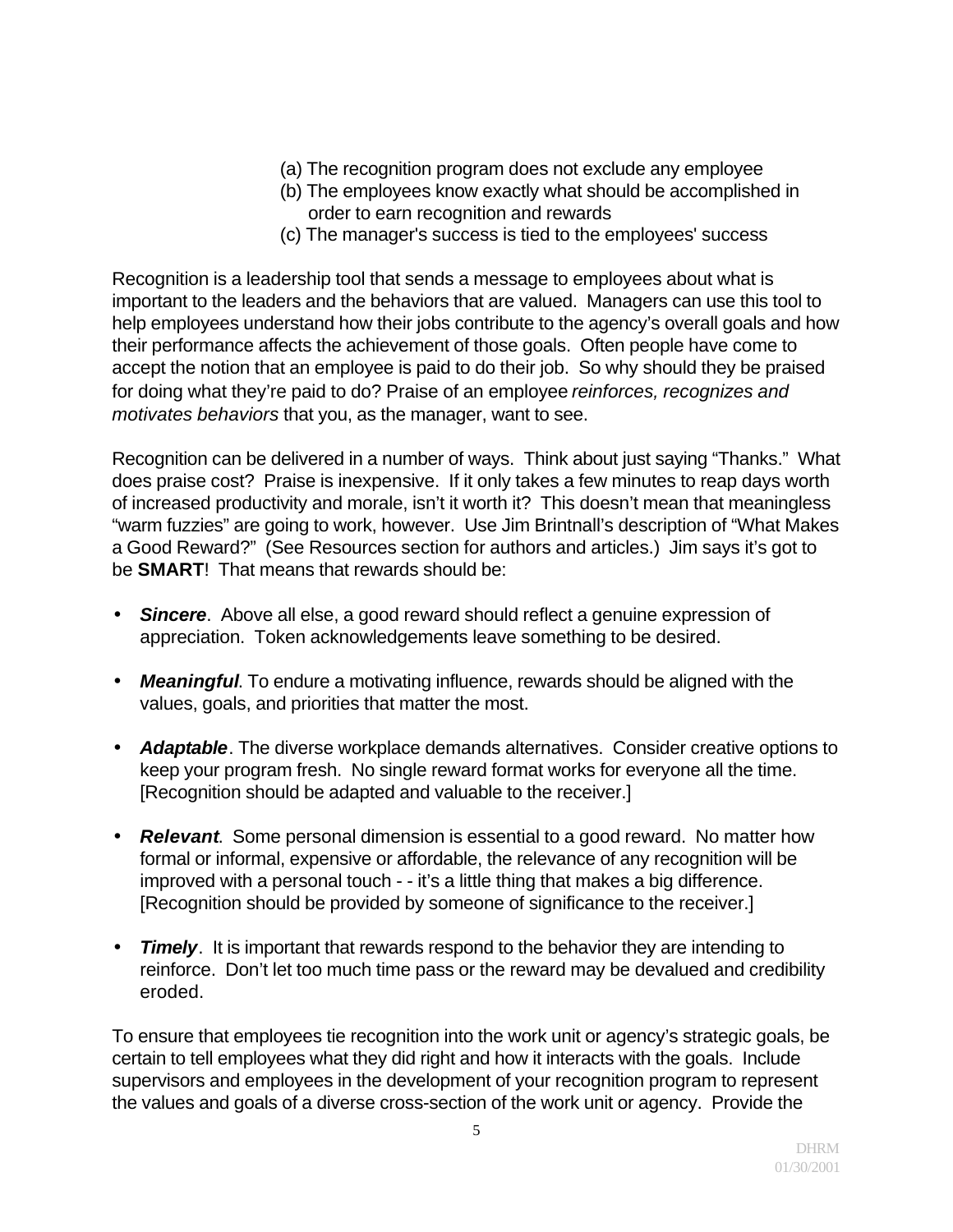opportunity for recognition to come from a variety of sources. Peer-to-peer recognition usually is highly valued by employees. It can be used to develop a supportive work environment.

For many employees, recognition received through the expression of genuine appreciation for the work they do is a reward. Being involved in a project or receiving special training may be another's reward. Make no mistake, however, that most employees would not turn down a monetary, non-monetary or recognition leave reward! We have compiled a list of no, low, moderate, and higher costs options that agencies may consider. (See Section on Ideas to Help Meet Your Budget).

In developing a program incorporating gifts or prizes, cash, and leave, remember that some employees are recipients and some are non-recipients. Pay careful attention to your goals and determine if a particular program works well in your work unit or agency. It is possible to cause more harm through competitive contests than to provide some form of recognition that rewards a greater number of your employees. Also, consider whether the recognition and reward program focuses employees more on the gift or prize than on the underlying goals of the program. Bear in mind that if your work unit or agency has problems with trust, you may need to work on improving those relationships prior to implementing a recognition program.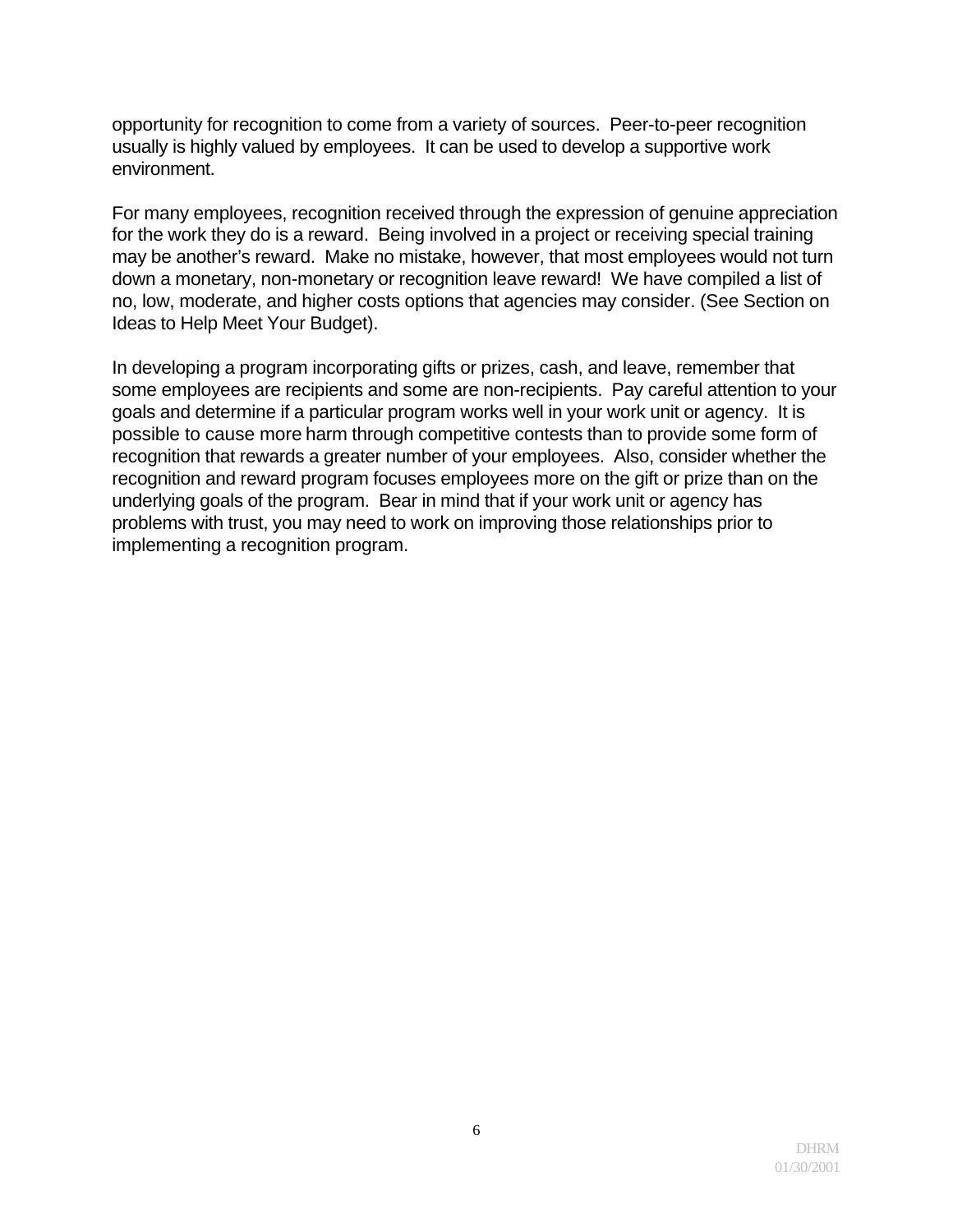# **PROGRAM DEVELOPMENT**

Before you begin building a new recognition program, determine why your current recognition methods are not sufficient. It may be a lot simpler to change parts of your current program rather than create an entirely new program, especially if the current program is providing some positive results. You should understand and be able to communicate to employees how the recognition program ties into the agency's vision so employees know what behaviors and goals that the agency values.

Be certain to include your supervisors and employees or form a focus group to make recommendations for changes in the existing program or to assist in the design of the new program. These individuals can tell you how and why recognition is important to them. Ask them what they value in recognition and rewards and listen to their responses. Take particular notice of the cash, non-cash, and leave rewards that employees value and do not value. For example, an employee with low leave balances may value recognition leave more than the monetary or non-monetary reward.

### **Key Points to Remember - Elements of Successful Program**

*A. Link behaviors that are to be recognized and awarded to the organizational* 

*mission.* In order for a rewards and recognition program to survive and be cost effective, it should contribute to the accomplishment of the organizational mission. Organizations spend time and money to implement a rewards and recognition program so that it will make a difference in how well the organization performs against its mission—its very reason for existence. Otherwise, if the behaviors rewarded are not linked to the organizational mission, behaviors that are not valuable to the organization could be reinforced, and lead to ineffective programs.

In addition, a successful program that emphasizes the organizational mission should produce a positive effect on the work unit or agency. So, when managers see a direct contribution to the "bottom-line", it is more likely to sustain their interest in the effective use of rewards and recognition throughout the organization.

Involve as many employees as possible in the design and development of the program. Although all parts of the program are important, the design and development of the program is probably the most important. Certainly, in the beginning it may take some time to design and develop a recognition and rewards program that meets the work unit, agency and employee needs.

In attempting to design and develop an effective program, it is helpful to remember that the wants, desires, needs and values of the entire employee population are not identical. Steer clear of developing and designing a program that assumes that every employee wants the same rewards for a job well done, even though there are significant differences in their jobs, work locations, and work environment.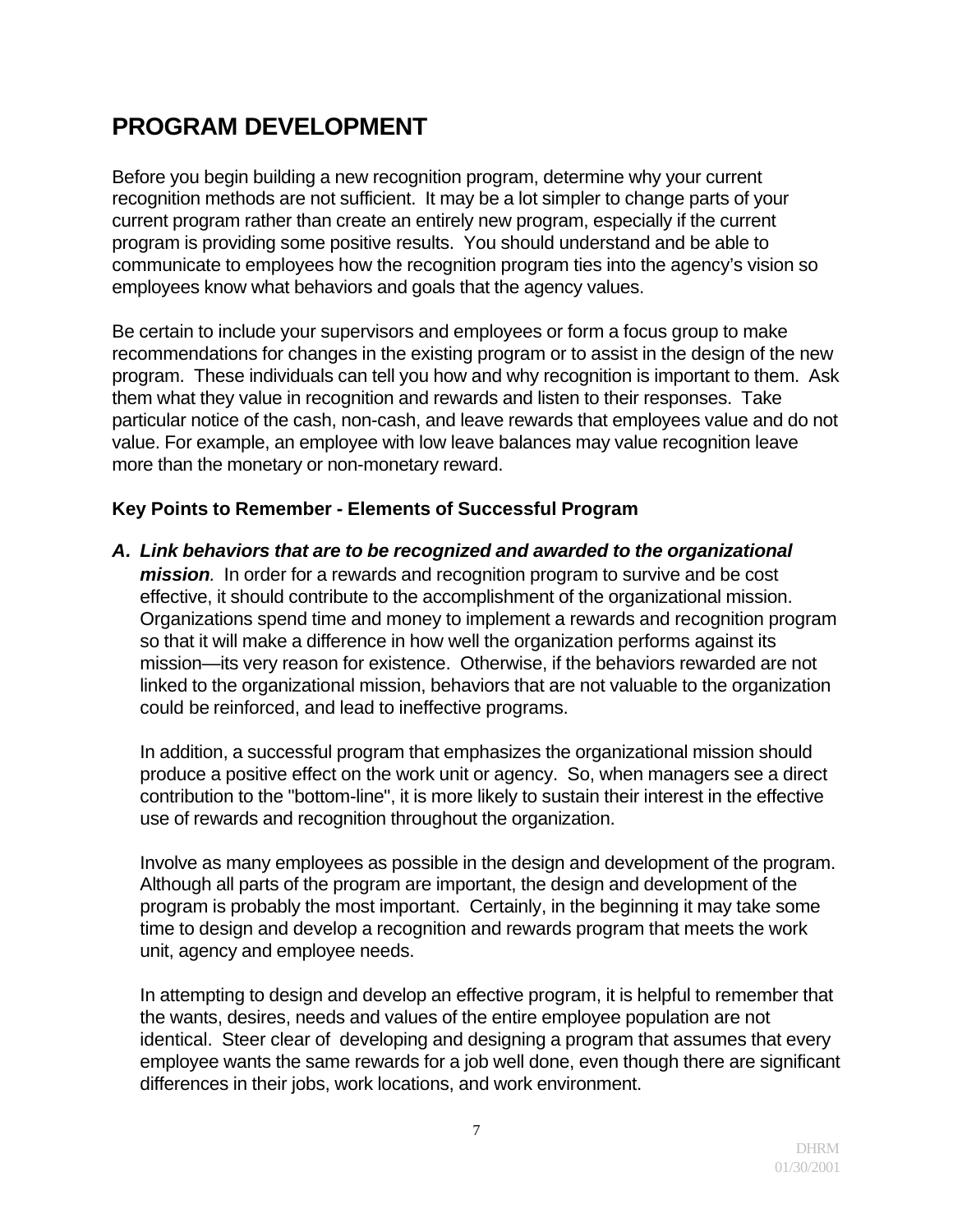Several elements constitute a good program.

- Design the program so employees receive recognition and rewards as soon as possible
- Use a variety of rewards: a mix of monetary, non-monetary, and recognition leave
- Provide many opportunities for reinforcement
- Find items that are motivating to a wide range of employees in the organization or provide employees with various choices
- *B. Train all levels of management.* Some managers are a natural when it comes to the elements of recognition and rewards. Others need to acquire skills related to recognizing employee's contributions and giving effective feedback and positive reinforcement. Thus, all managers and supervisors should be trained on:
	- Stressing the importance of the program and how it can impact the bottom line
	- Providing employees an understanding on how they can impact the organization's goals and drive the business to success
	- Discussing the approach for managing and rewarding both individual and team performance
	- Explaining how the program works and how employees can receive recognition
	- Learning ways to motivate and inspire others
	- Learning how to communicate needs, expectations, and goals clearly

Ideally, training should begin as high in the hierarchy as possible and produce results that prompt involvement by executive management. The lack of participation by upper management may not prevent others from achieving significant results, but it may take longer to obtain results and they may be harder to maintain.

*C. Communicate the program's existence.* Deciding how to communicate the the program depends largely upon the culture of the organization and the various types of media readily available--training, staff meetings, policy and procedures, intranet, email, newsletter, fliers. It is also important, on an on-going basis, for managers and supervisors to reconsider the options available to them to recognize various types of employee achievement*.* 

Plan a time to meet with employees and review the program's progress and solicit verbal feedback on how the program is working. It is a rare program that works without some changes in the design or process. Use the meeting to find out if employees truly understand how the program works and whether or not the rewards currently being used are indeed of value to the recipients. Also, a review meeting could serve as an opportunity to discuss means of improvement by identifying supporting behaviors other than those already included in the program.

*D. Evaluate the program's effectiveness.* All programs should be evaluated at least on an annual basis in order to ensure that the program's goals and objectives continue to be effective, are fresh and align with the work unit or agency objectives. You may want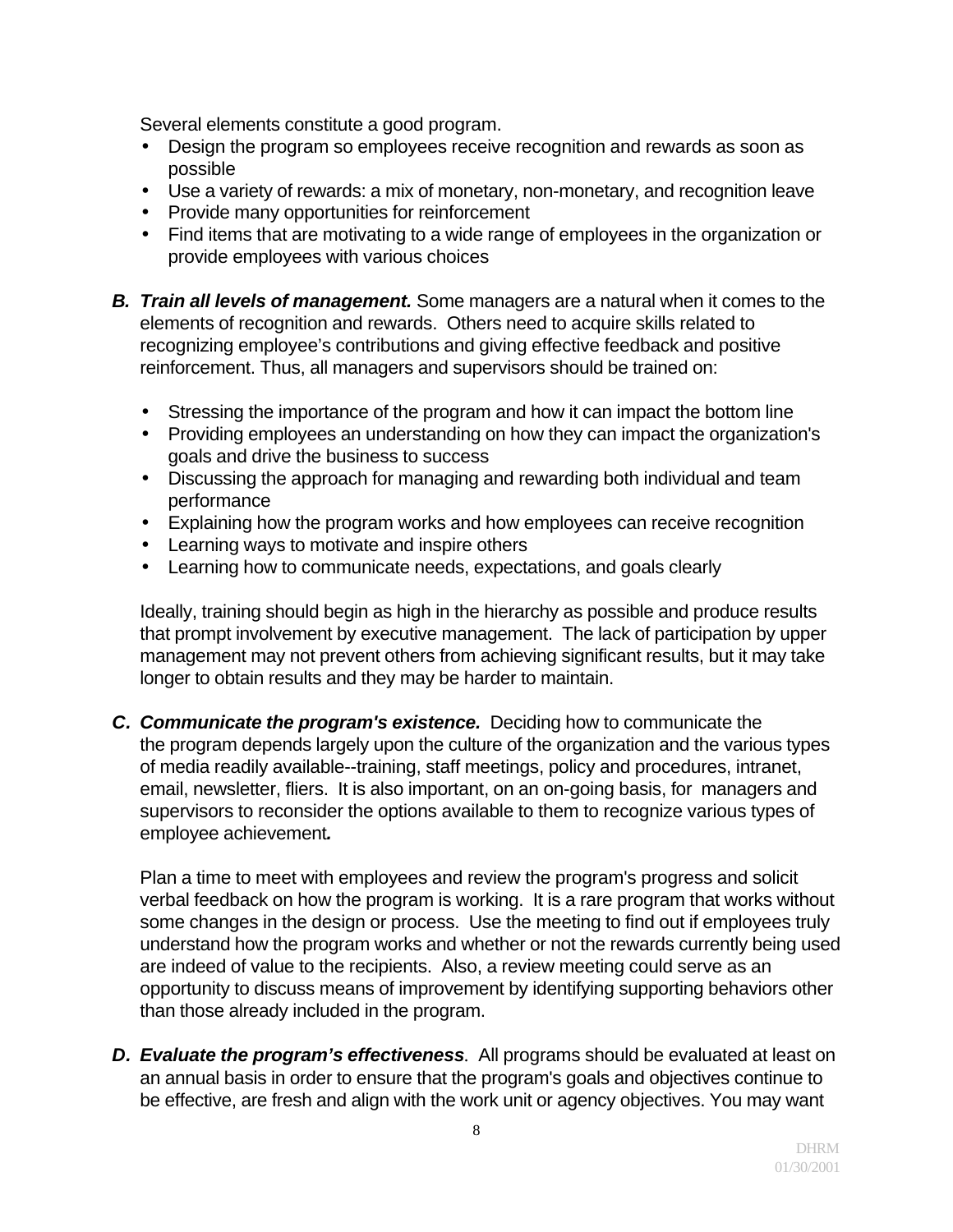to consider surveying employees about the programs and requirements to determine how well the programs are known and received throughout the organization. (See Step 8, Evaluate the Program, in the Step-by-Step Guidelines Section).

### **Step-by-Step Guidelines**

This section provides step-by-step guidelines to assist managers in the development and assessment of recognition programs that are beneficial and meaningful to your employees. These steps are elaborated further in this section and may be followed out of order. The steps were obtained from www.incentivemag.com, which provides a wealth of information.

Below is a list of the steps. Good luck!

- **Step One Target Your Audience**
- **Step Two Choose the Goal**
- **Step Three Build a Budget**
- **Step Four Develop Criteria**
- **Step Five Choose the Awards**
- **Step Six Communicate the Program**
- **Step Seven Present the Award(s)**
- **Step Eight Evaluate the Program**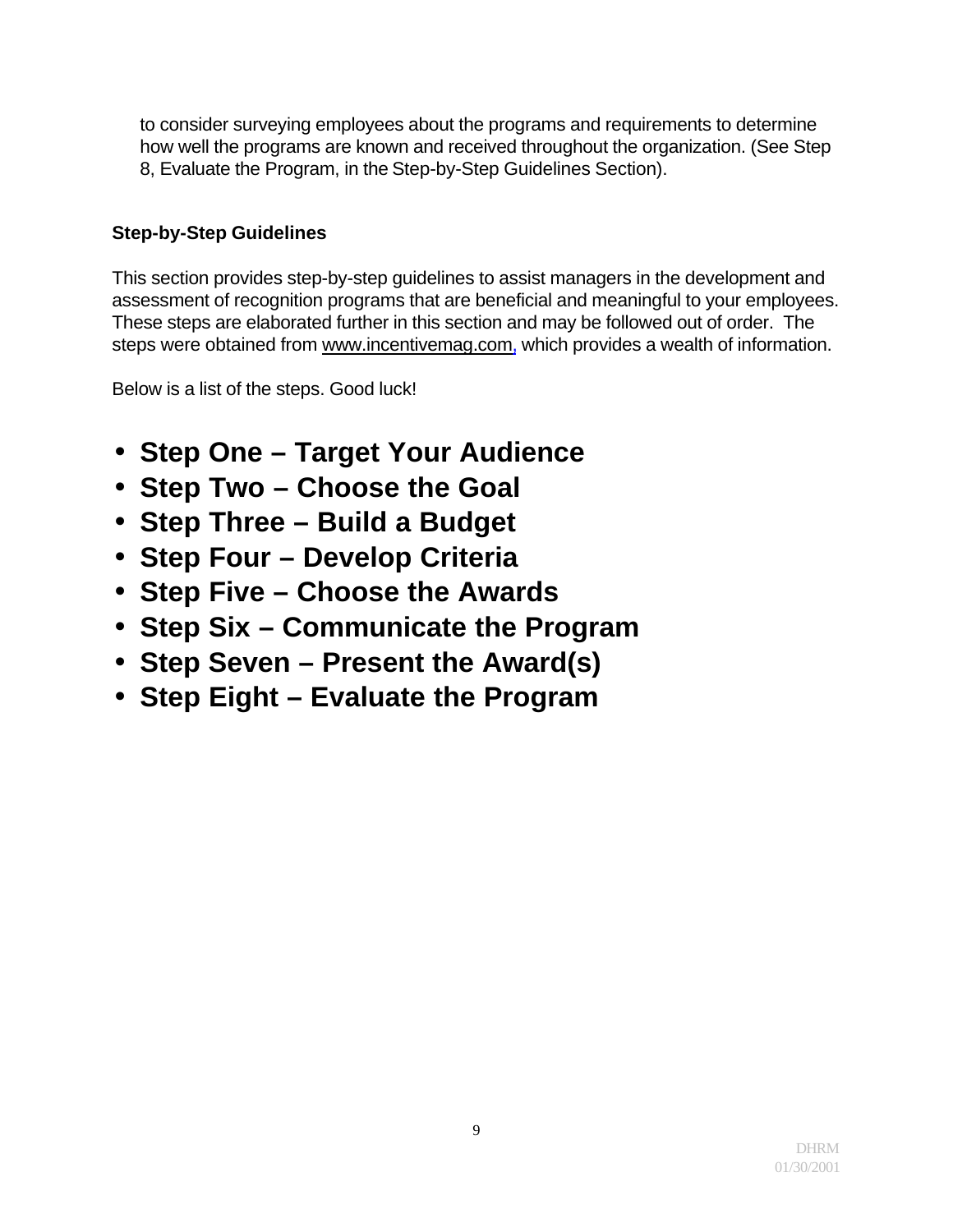## *STEP ONE TARGET YOUR AUDIENCE*

**Target your audience!** Sometimes when managers and supervisors think about recognition, they may automatically assume that one plan fits all. Although each agency has strategic goals to accomplish, each work unit within the agency has distinct groups of employees who generally require different motivational strategies. First, you need to determine which part of your work unit or agency that needs to be motivated by achieving goals within the work environment. Each work unit should have a specific audience to target. Also, as the manager, ask yourself:

- What type(s) of work and jobs are in your audience?
- How many employees?
- Who are they?
- What motivates each person individually?
- Do we provide team, individual or both types of recognition?
- How are recognition programs communicated?
- What are our employees recognized for?
- How do our employees receive recognition?

Consider what should be accomplished. Only then can you design an efficient and effective program. Ask yourself, "What are my objectives and how do they fit within this work unit or agency and with these employees?"

## *STEP TWO CHOOSE THE GOAL*

**In looking at the specific audience, also target a specific group of behaviors you want to improve.** Is your goal to improve employee morale, reduce turnover, increase teamwork, or all of the above? Target behavior that has an impact on your bottom line. It also should be measurable, such as an increase in productivity or decrease in costs. Make a list of your expectations and hopes for employee recognition efforts.

**Focus on the particular challenges and objectives within your work unit or agency.** What are the most pressing needs? Focus on the exact requirements of the top one or two. With this information, you should be in a better position to develop the program and set the goals. Find out why the goals have not been met in the past , and then determine whether the goals are truly what is needed. Also, consider the nature of the problem and if a recognition program is what you need.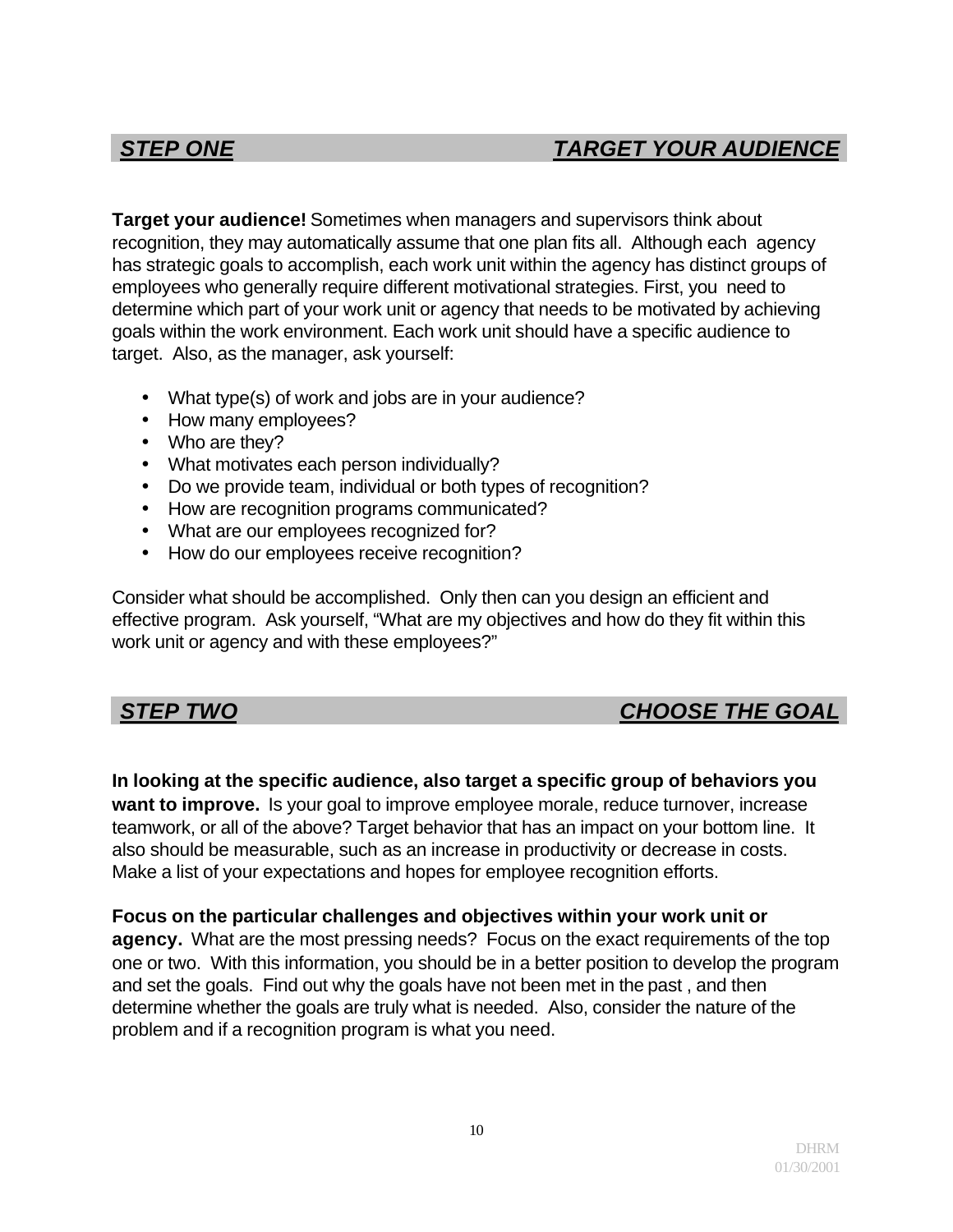**Are your current recognition methods sufficient?** Determine if you need to redesign your existing program or design a new one. Include supervisors and employees, or use a focus group, in your determination. Identify the types of rewards (monetary, non-monetary and recognition leave) that employees value.

**Be specific in your objectives and state them plainly so that employees understand the "line of sight".** Focus on one or two goals. More than that may make the program cumbersome, difficult to understand, and from the employee's standpoint unachievable.

**Can the goals be accomplished?** What happens if a large number of the participants cannot attain the goals? Are there any other factors, which could hinder the desired outcomes?

**Is the proposed program directly related to work unit or agency goal?** Are the goals difficult or expensive to measure? How do these goals interact with the agency's vision? Will the program be in conflict or affected by any agency policies?

Below are a variety of recognition and reward programs that you may want to consider for your work unit or agency:

- Safety achievement
- Honoring separating employees/long-term employment
- Exemplary attendance
- Productivity
- Creativity in new and innovative methods and procedures
- Excellent customer service
- Superior performance
- Employees of the week, month, quarter, year
- Positive attitudes
- High levels of skill
- Team players
- Initiative to get the job done
- Volunteering to represent the agency/work unit in the Combined Virginia Campaign
- Virginia Public Service

Once you have completed this step, carefully craft a statement regarding the purpose of the program that can be clearly understood by employees. Determine a suitable name for the program that is compatible with the work unit and/or agency culture.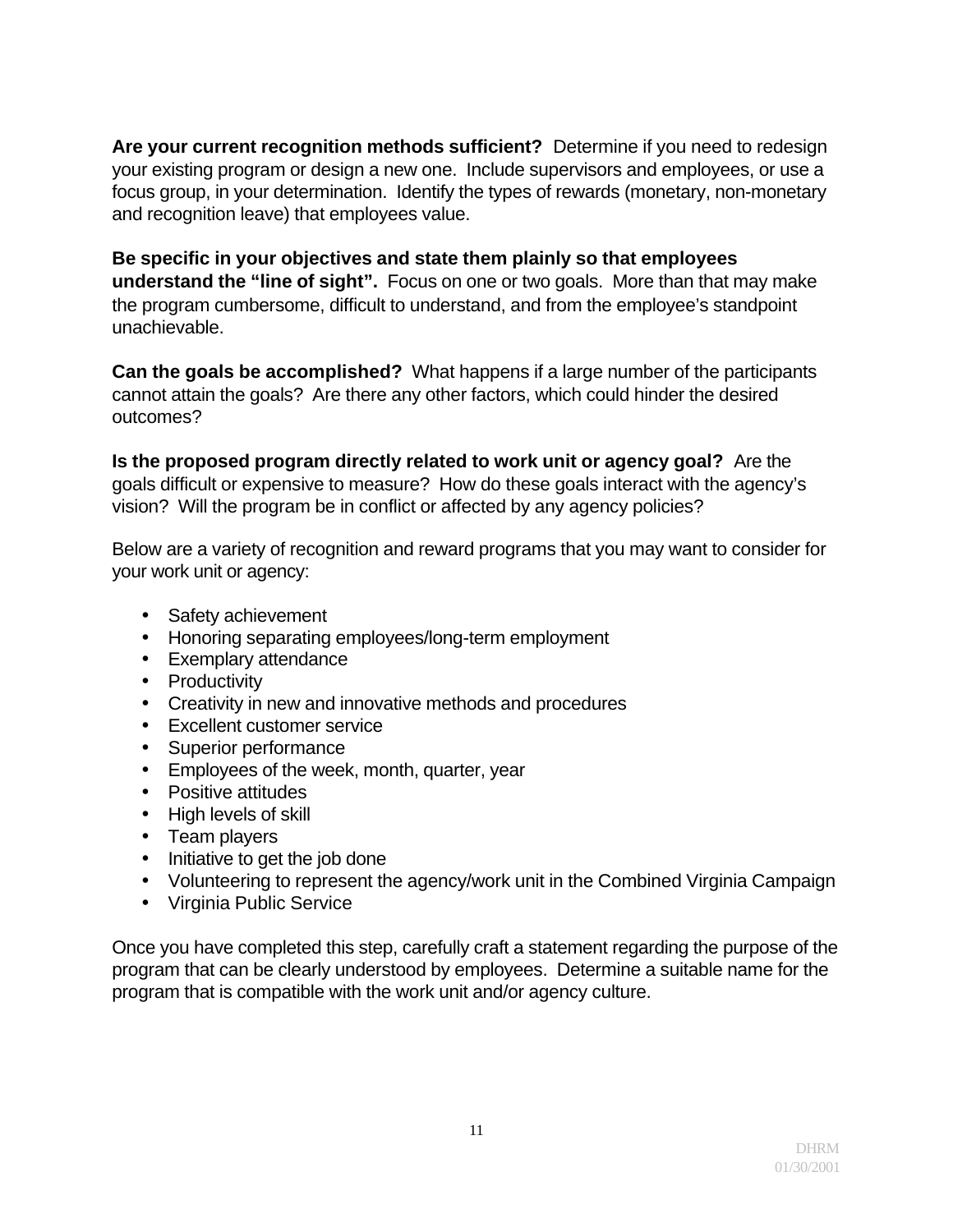When developing your budget consider the following items in your estimate:

- The costs of the promotional materials
- The potential number of recipients
- The costs of the awards
- The presentation type (formal/informal; location)
- The number of people expected to attend the award presentation
- The costs of food, facilities, decorations, equipment , etc.
- The costs for the presentation ceremony
- The costs related to administration
- The costs of training managers and supervisors

## *STEP FOUR DEVELOP CRITERIA*

**These are the criteria, usually written, that participants need to meet to succeed in the program.** Be sure to include specific and straightforward goals that have some stretch, because it is unlikely that all employees will achieve the goals. Agencies have the option to set program limits on the number of award recipients and may want to consider different levels and types of awards. Consider surprises, such as two people tying for the reward.

**Be specific about the timeframe for which the goal must be completed**. However, if you ask your target audience to reach too many benchmarks, the program may "turn off" employees. Also, you may want to create an atmosphere that excites employees so they are having some fun as a participant in the program. Focus on one or two goals. Consider how you will measure progress on an on-going basis.

**Create a measurement system that is understood by employees, viewed as fair, and quantifiable.** You may consider using a focus group and ask for feedback on how specific jobs are measured. You could use measurements such as the number of customers served, safety, or positive customer service comments.

Consider how often progress is reported (daily, weekly, monthly, quarterly). Send reports on a regular basis to keep interest levels high.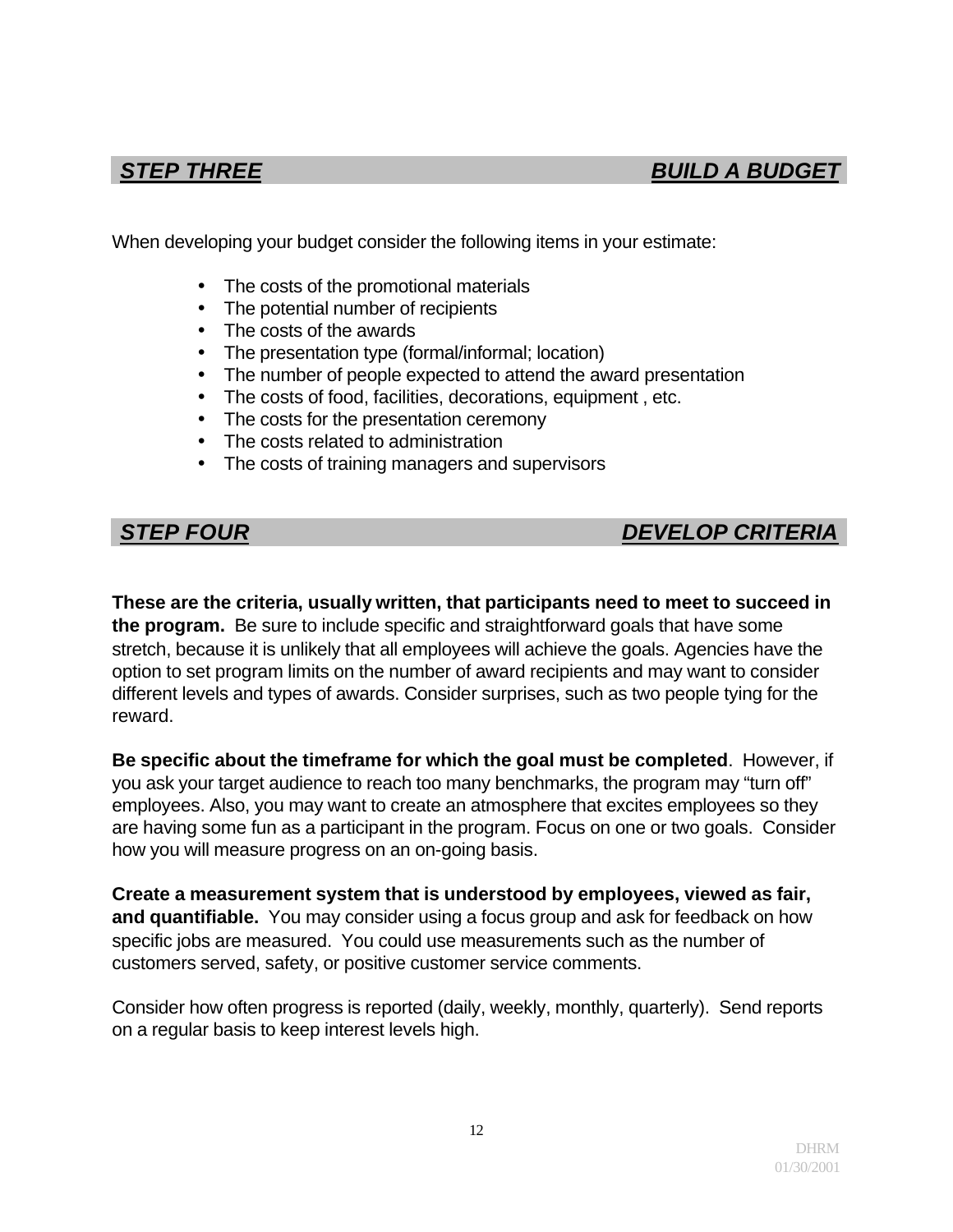Based on completion of the budget step, you may determine whether multiple choices are available to the recipient. **Look at a variety of options within a certain price range that provide a good opportunity to meet the individual's interests.** Even a budget with few dollars can still afford a personal thank you for a job well done. (See Section on Ideas to Help Meet Your Budget).

**Choosing awards is one of the most important steps in the success of your program.** If the reward chosen does not motivate or inspire employees to achieve the stated goal, the program may have less participation and not achieve the level of success expected. By taking into consideration input from the supervisors, employees, and/or the targeted audience, you should be able to determine the rewards that do or do not have meaning. Variety is important because recipients have varying tastes and interests.

There are a wide range of awards that include monetary awards, non-monetary awards, and recognition leave.

Non-monetary items may be purchased through the state contract held by the Division of Purchases and Supply or through other vendors.

## *STEP SIX COMMUNICATE THE PROGRAM*

### **Program communication is essential from the start up and should be ongoing.**

Rationale and results of the new program should be clearly communicated. There should be a clear link between what the target audience is rewarded for and the work unit or agency's priorities. Ensure that everyone understands the relationship between his or her improvements and rewards. Ask employees to compare old and new programs. Follow up with employees so they know they're being listened to. Make sure your front line supervisors understand the program and support it.

**By involving employees and supervisors in the development of the program, you already are well on your way!** Use input from your target audience to develop a catchy theme for your recognition program and use it on your awards, promotional items, letterhead, labels and envelopes. Make sure the message is relevant and in accordance with your agency's image.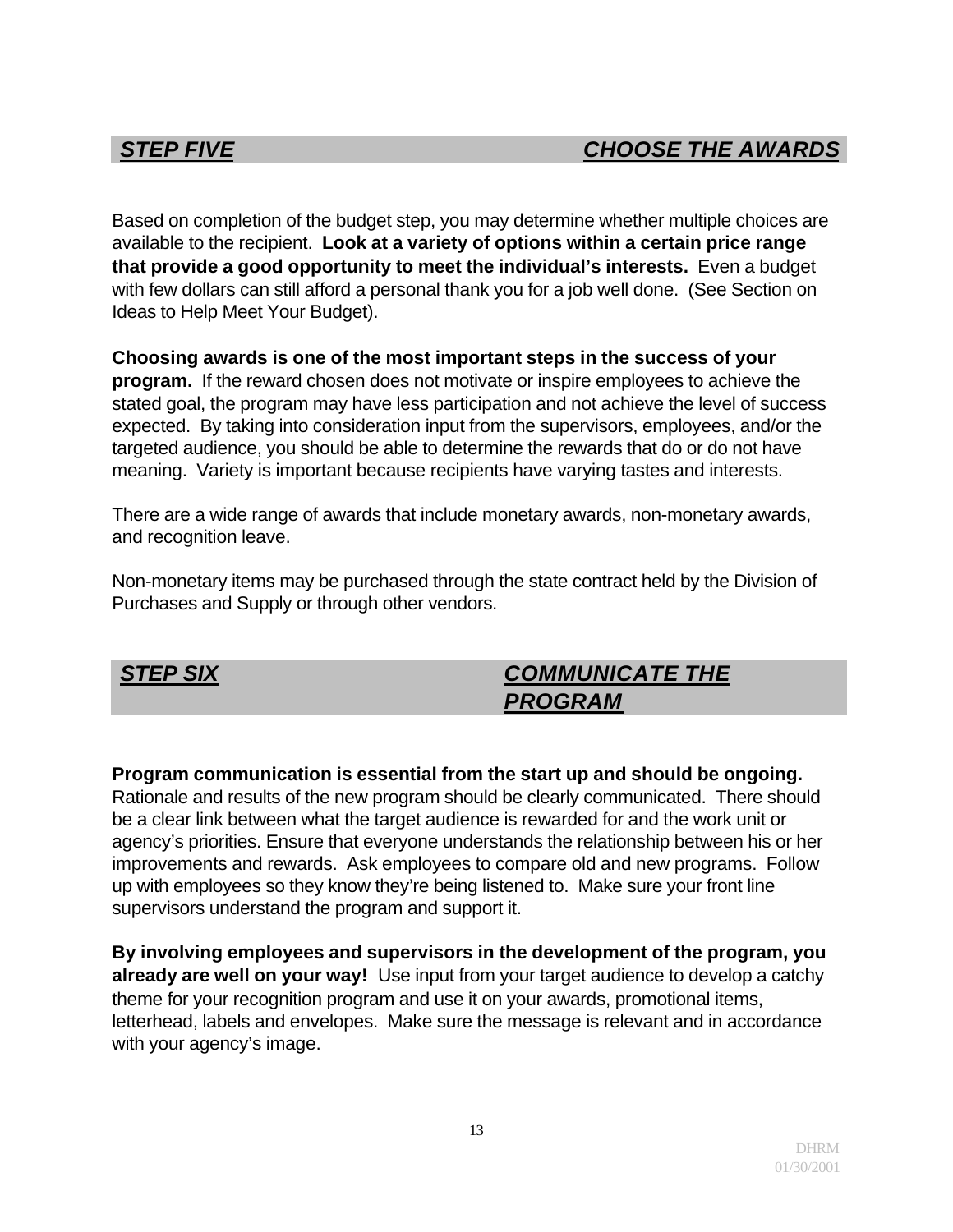**Teasers are a great way to pique the interest of your employees**. If you can develop an interactive type of teaser, such as a puzzle, it may make the initial promotion more fun. Something in an unusual shape or bright color also catches attention more than a plain flier. Be creative!

**Have a kick-off meeting to provide full details about the program, criteria, awards, and target audience.** Plan on having kickoff materials available to build momentum and excitement about the program. Tie the reward into the kickoff meeting. For example, if one of the rewards is a plaque or certificate, have one available.

If your agency is scattered throughout the state, be certain to send materials to field offices and help them develop a kick-off meeting for their location. A video of the original kick-off meeting distributed to the various locations would be useful.

**Use promotional materials often to remind and reenergize employees participating in the program.** Fliers, posters, brochures, bulletins, and your Intranet site are some other considerations.

**During the program, provide status updates via mail, E-mail or Intranet to the employees.** Be certain to keep senior management up-to-date with reports of the program's success or need for fine-tuning.

## *STEP SEVEN PRESENT THE AWARD(S)*

Generally if something is worth recognizing, it's worth publicizing. **Make sure your presentation matches the significance of the recognition.** You may choose to use formal or informal means of recognition. However, as a manager, you need to consider the additional financial impact of a formal presentation.

**Take the opportunity to let employees know what their individual achievements or team accomplishments are and the type of rewards available.** This can be accomplished by verbal, written, E-mail or Intranet communication:

- One-on-one with the employee
- In the immediate group or work unit
- In an agency-wide meeting

You can present during potluck lunches (zero cost to agency), low cost (doughnuts, cake, ice cream), moderate cost events (box lunches), and during higher cost events (catered picnic, restaurant dinners). Remember to factor in the range of costs from tips, deliveries, tents, paper supplies, decorations and utensils to rewards and entertainment.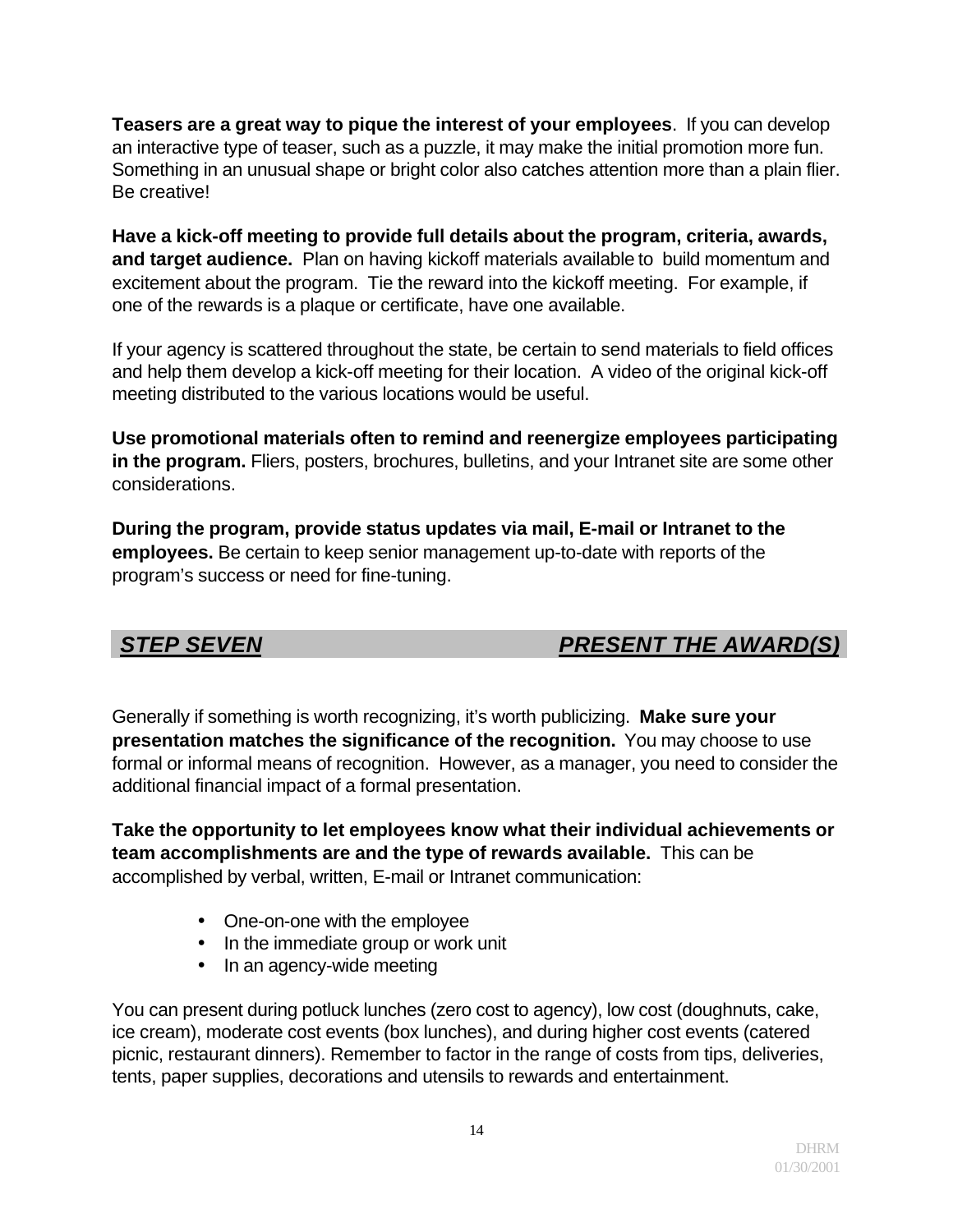It is important to consider whether the recipient prefers to participate in a public presentation or in a less formal setting. Why wouldn't they want to attend the presentation if it's all about recognition? If they are shy or introverted, they may feel uncomfortable with the attention. By having your program fully developed and clearly communicated, it can be easily conveyed that the presentation is part of the program criteria. Consider carefully the potential impact this may have on those exemplary employees who do not "like a fuss."

Above all, make your presentation to the employee worthy of the reason that you are recognizing the employee!

## **STEP EIGHT EVALUATE THE PROGRAM**

**It's important to measure the success of your recognition program by considering both tangible and intangible results.** Ask for feedback from upper management, and your supervisors and employees (participants and non-participants). Distributing an employee assessment survey prior to and during the program initiative also may be worthwhile. Also, reviewing turnover rates and attendance/tardy records should provide some indication of success of your program as well.

Consider conducting a survey of your customers that may indicate the success of your program. Formal surveys or informal customer feedback can provide the basis for your evaluation.

**Consider developing a survey or informal set of questions using the information listed below.** After you have completed your evaluation, you can then begin the process of fine-tuning.

### *Employee Reaction*

- Did employees clearly understand the program and its objectives?
- Was the workgroup excited about the program?
- Did employees like the rewards or activities provided?
- What did employee participants and non-participants like/dislike about the program?

### *How well is the program understood?*

- Did the program clearly explain how and why you should recognize others?
- Were the guidelines clear and communicated well?
- Was the nomination and award process understood?
- What were the results, broken down by work unit, region, agency-wide?
- What was everyone's favorite part of the program?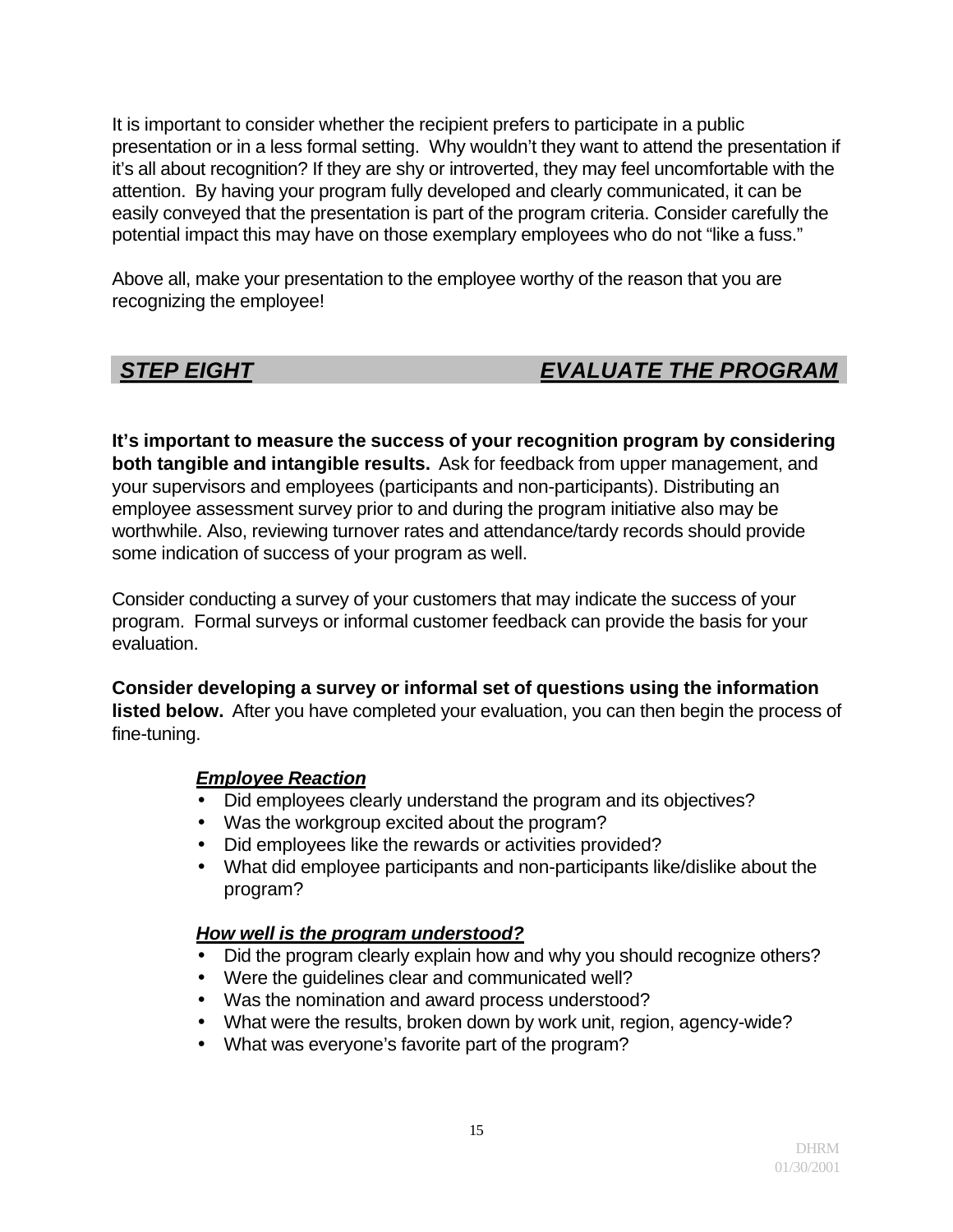### *How has behavior changed?*

- Are recognition tools being used more often?
- How frequently do you, as a manager, and your supervisors recognize their employees?
- Did we meet our less tangible goals improving morale, fostering loyalty, and inspiring suggestions?
- Is an appropriate level of recognition given for the behavior?
- How often and to what extent is recognition a part of the work unit or agency's communication vehicles?

### *Overall*

- Did the program meet your expectations?
- How is the new or modified program better than the previous program or activity?
- Are there areas for improvement?
- What would the results have been without the incentive program?
- What did you like/dislike about the program?
- Would you recommend continuing the program next year?
- What percentage of employees participated, and what percentage were nonparticipants?
- How did the participants' performance measure against the nonparticipants?
- How many and which participants did or did not succeed and why?
- Were your budget calculations adequate?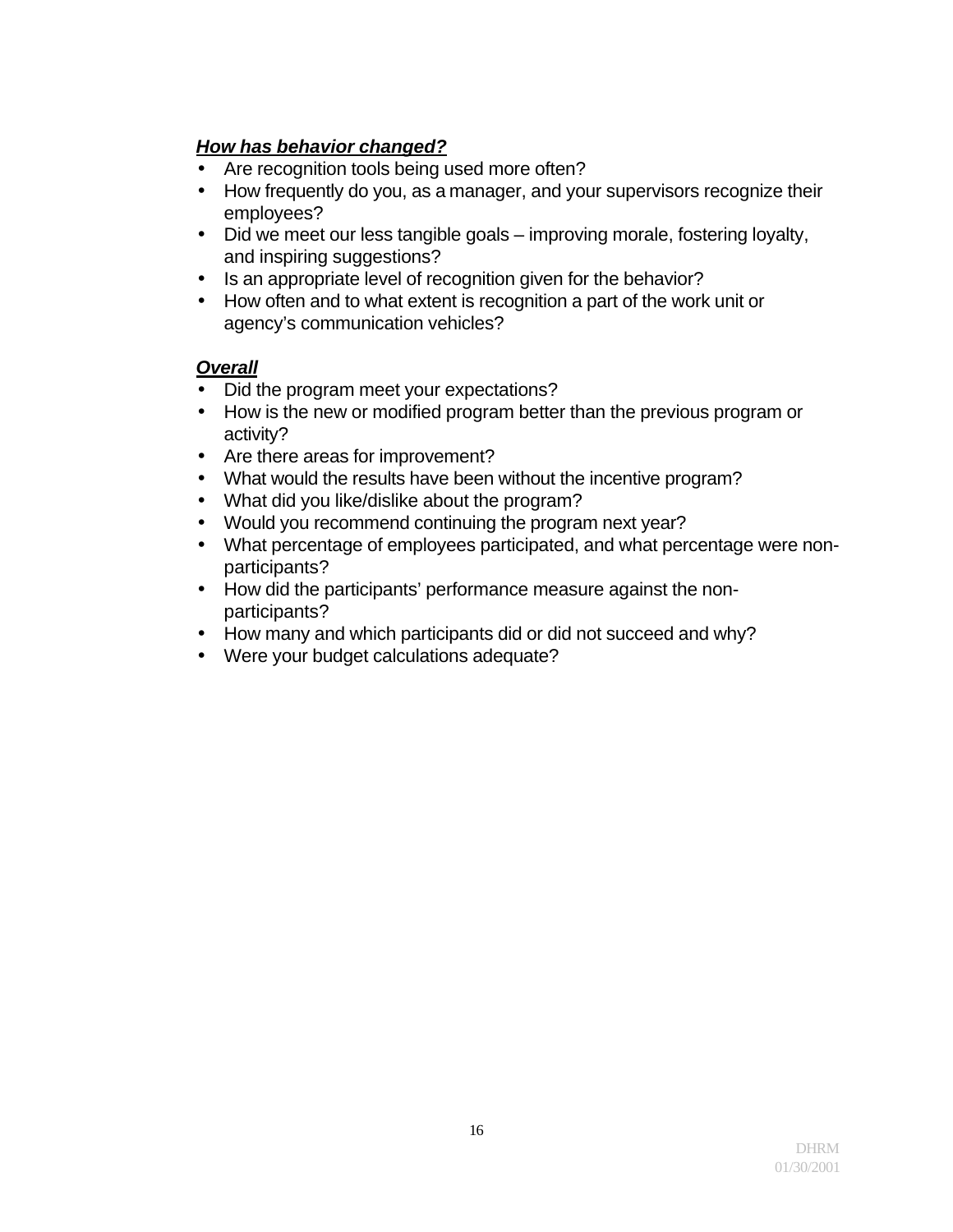# **IDEAS TO HELP MEET YOUR BUDGET**

Surveys and studies over time have shown that employees want to be acknowledged for the work they do! Providing timely recognition for a job well-done costs very little, but may reap the manager big rewards. Think of it this way - if it only took five minutes of our time to produce five days of increased productivity, most of us would jump on the bandwagon. Just a quick thank you to an employee shows that their work is appreciated and recognizes them individually.

Also remember that a blanket "Thank you" – thanks for doing a great job – is too broad for the recipient to attach very much meaning. Tell the employee what you're thanking them for – "You really handled that customer well" – and why – "Our goal is to provide good customer service and sometimes that's not easy with a difficult customer."

If someone in the agency thinks another employee has done something well, have him or her send you an E-mail. Then if you personally forward the message to the recipient, include your "Thank you" note. It's a great way to let employees know that others think they do a great job and that you, as their manager, appreciate them, as well.

What is important to employees is being appreciated for the work they've done, being kept informed about things that affect them, and having a manager who takes the time to listen to them. Taking the time to provide recognition that is unique to that individual is more meaningful and memorable for the employee.

Managers, if you receive recognition yourself, recognize the contributions and support of your staff, as well. This sends a clear message to your employees that "We're a team."

### **No/Low Cost Recognition Ideas**

These ideas are limited only by your own imagination and creativity. Here are a few ideas that are low cost to implement.

- Personal thank you, thank you notes or emails good deed awards
- Post on 'recognition board,' bulletin board, newsletters, web site
- Hall of Fame pictures of your employees
- Submit article to Intranet for agency viewing
- Submit article to local/regional/national newspaper regarding employee's achievement
- Scrapbook with pictures of achievements throughout the year
- Ask a senior manager to attend your staff meeting when you recognize employees for their achievements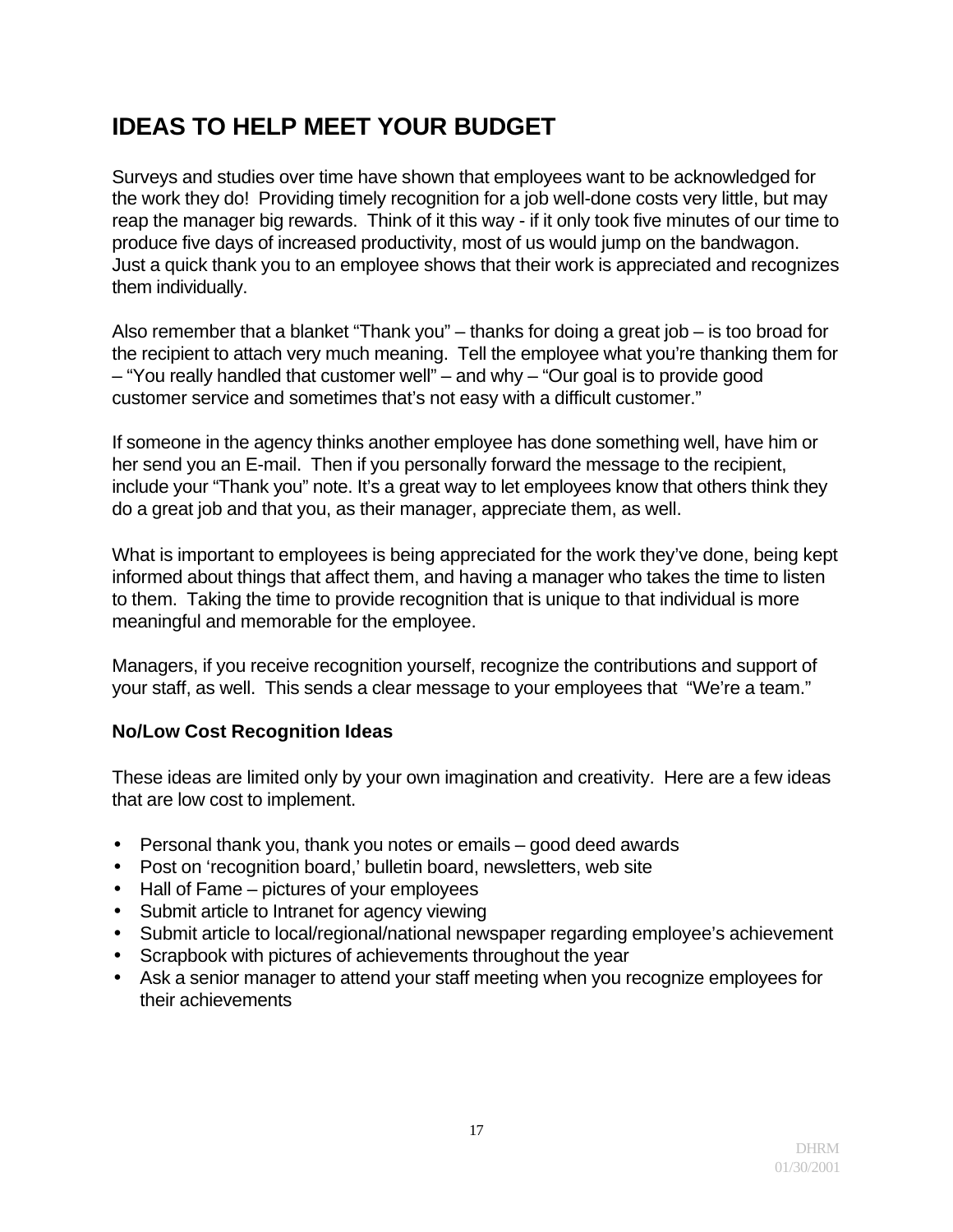### *No/Low Cost Recognition Ideas (continued)*

- Recognition lunch
- Informal party coffee/Danish or cookies/drinks or ice cream
- Gift certificate to restaurant
- Traveling trophy (and how about a photo of the manager congratulating the award recipients)
- Certificate or plaque
- Mugs, pens, tee shirts, etc. with team or agency logo
- Inexpensive gift related to employee's hobby
- Flowers
- Certificate for CD's or Books
- Movie Tickets
- Inclusion in special project
- Alternate work schedules
- Opportunity for cross-training
- Recognize outstanding skill or expertise by allowing employee to mentor another
- Rotate the responsibility for being the unit representative at meetings
- Include employee in goal setting and work planning
- Having employee attend ceremony or opening upon the completion of a special project

#### **Moderate/Higher Cost Recognition Ideas**

If you are in the fortunate position of having funding to spend on recognition and rewards, only your available budget and creativity limits this category! These suggestions tend to be more expensive and in some situations more time consuming.

Be imaginative when thinking about developing rewards that your employees will value and appreciate!

- Savings bonds
- Gift Certificates
- Trophy
- Clocks
- Cash bonuses
- Time off
- Jewelry
- Enrollment in seminar or additional training
- Catered lunch
- Annual Picnic
- An excursion for the department night out for dinner, bowling, sports event, etc.

# **APPENDIX A**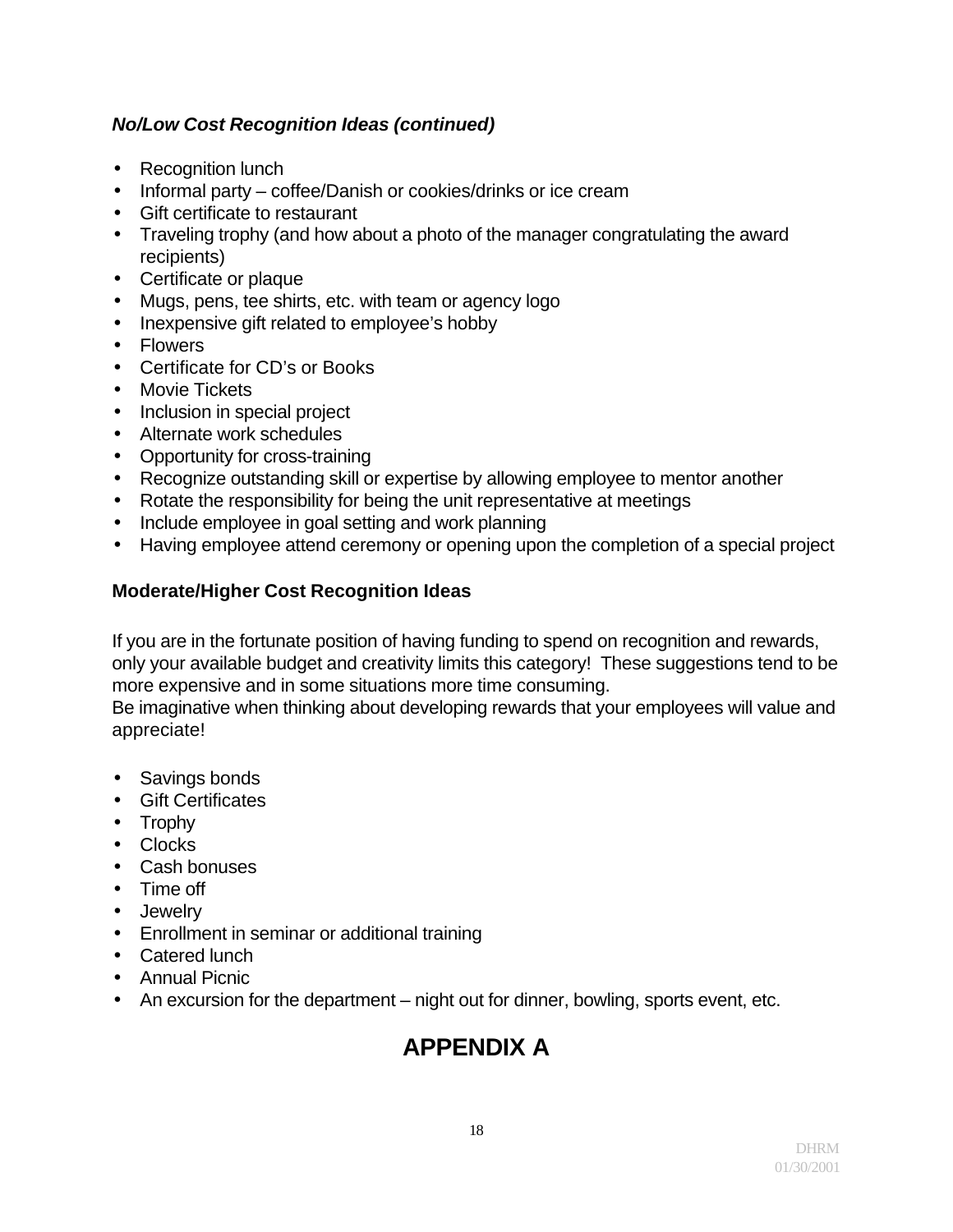#### **RESOURCES**

Appendix A provides a compilation of research on recognition and rewards to aid you in your search for information on recognition programs (web sites, books, articles and sample programs). Your research can be enhanced by the wealth of information available at your fingertips by accessing the Internet. The listings below were used in the development of the manual and contain more in-depth material that you may review.

#### *Web Sites*

-incentivemag.com Incentive Magazine -workforce.com Workforce Online -kudoz.com Dr. Kudoz -meaningatwork.com Meaning At Work -nelson-motivation.com Nelson Motivation, Inc. -ipma-hr.org/research/awardtoc.html International Personnel Mgmt. Assn. -shrm.org Society for HR Management -worldatwork.org WorldatWork, formerly American

-bravo.state.az.us/bravo.html Arizona Department of Administration -libraries.psu.edu/rewards/thanks.htm Penn State University -southwest.com/careers/stars/stars.html Southwest Airlines' Star of the Month

-recognition.org **National Association for Employee Recognition** -fed.org/resrclib/subject.htm#motive Foundation for Enterprise Development Compensation Association -tasc.dot.gov/Hrm/awards.html Department of Transportation's Awards/ Recognition Program -uscg.mil/hq/cgpc/cpm/home/rrhsect1.htm U. S. Coast Guard's Reward & Recognition **Handbook** -usda.gov/da/employ/recog.htm U. S. Department of Agriculture's Guide for Employee Recognition -utexas.edu/admin/ohr/admin/rewards/ University of Texas @ Austin's Reward & Recognition Program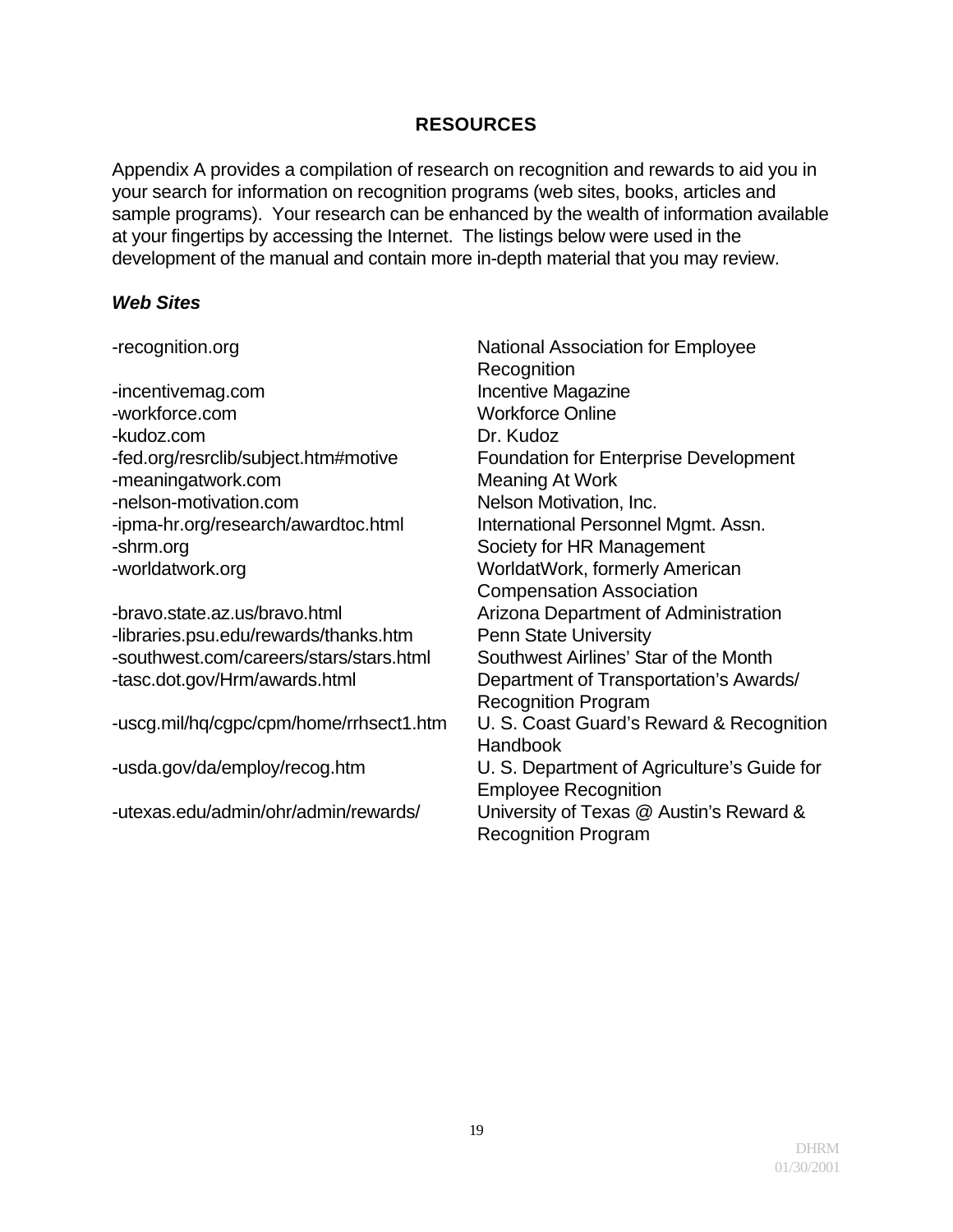#### *Vendor Web Sites*

| -Cardex.com                                                                | <b>Cardex Incentives</b>                                |
|----------------------------------------------------------------------------|---------------------------------------------------------|
| -Flooz.com                                                                 | Flooz                                                   |
| -Giftcertificates.com                                                      | <b>Gift Certificates</b>                                |
| -Giftpoint.com                                                             | <b>GiftPoint</b>                                        |
| -Chooseyourgift.com                                                        | Bennett Brothers, Inc.                                  |
| -Recognition-plus.com<br>-Premierechoiceaward.com<br>-Motivationonline.com | Gift Certificate Center Co.<br><b>Motivation Online</b> |
| -Themillercompany.com                                                      | The Miller Company                                      |

#### *Magazine/Internet Articles*

- "What Makes a Good Reward?" by Jim Brintnall, Debbie Gustafson, Bob Nelson, *Recognition News, Vol. 2, Issue 2*.
- "Middle Management: Your Lifeline to Recognition Buy-In," by Kimberly Smithson, Recognition.Org.
- "Six Secrets of Successful Recognition," by Kim Smithson, movitationonline.com.
- "Self Actualization and Self Esteem are the Highest Order of Incentives, by Frank C. Hudetz, fed.org/library/articles/hudetz.htm.
- "Build Intrinsic Motivation Into Your Incentive Programs," by Bob Nelson, fed.org/library/subject.htm#motive.
- "How Can the Web help Employee Recognition?" by Todd Raphael, workforceonline.com.
- "The Power of Delivering People-Pleasin' Praise," by Kimberly Smithson, motivationonline.com.
- "Value of Impact on Recognition Programs," by Kim Smithson, motivationonline.com.

#### *Books*

- USDA Guide for Employee Recognition
- 1001 Ways to Reward Employees by Bob Nelson
- 1001 Ways to Energize Employees by Bob Nelson
- Work & Rewards in the Virtual Workplace: A "New Deal" for Organizations and Employees by N Fredric Crandall, Fredric Crandall and Marc Wallace
- Getting Employees to Fall in Love With Your Company by Jim Harris
- Recognition, Gratitude & Celebration by Patrick Townsend and Joan Gebhardt
- Rewarding and Recognizing Employees by Joan Klubnik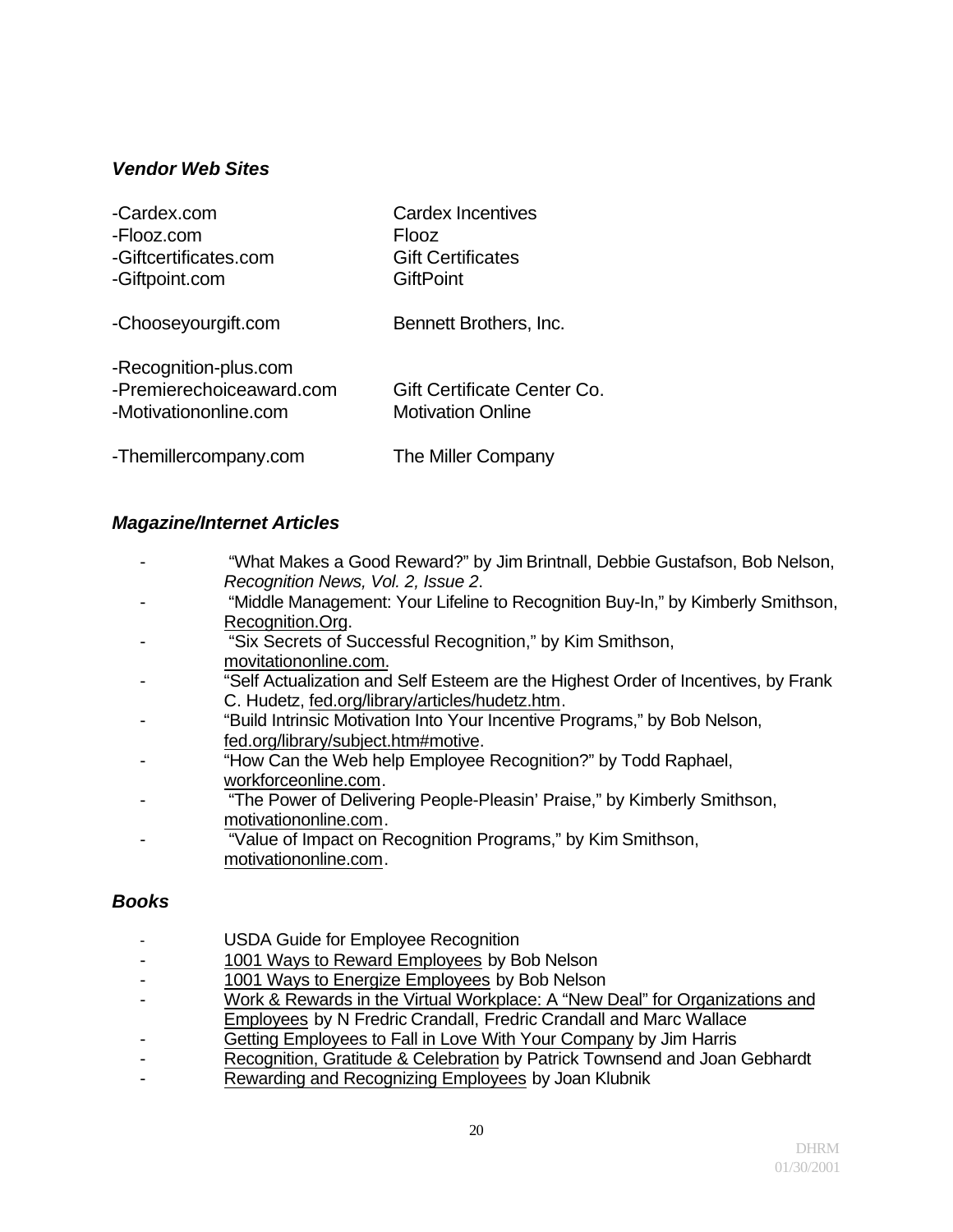- 101 Recognition Secrets: Tools for Motivating and Recognizing Today's Workforce by Rosalind Jeffries
- Secrets of a Successful Employee Recognition System by Daniel Boyle
- Workplace Recognition: Step by Step Examples of a Positive Reinforcement Strategy by Sue Glasscock and Kimberly Gram
- Rewarding & Recognizing Employees: Ideas for Individuals, Teams and Managers by Joan Klubnik
- How to Recognize and Reward Employees by Donna Deeprose
- Innovative Reward Systems for the Changing Workplace by Thomas Wilson and Rosabeth Kanter
- Employee Suggestion Systems: Boosting Productivity and Profits by Charles Martin and Robert Bassford
- Maximizing the Impact of Recognition: An Approach to Rewarding Employee Contributions (Building Blocks in Total Compensation) by Donald Hay
- You Made My Day: Creating Co-Worker Recognition and Relationships by Janis Allen and Michael McCarthy
- Managing Reward Systems by Michael Armstrong

#### *Sample Programs*

Included are state agencies, counties and cities, companies, and other organizations who have developed recognition programs. Web sites, where applicable, have been included for your convenience.

#### **State Agencies**

- Department of Agriculture and Consumer Services
- Department of Conservation and Recreation
- Department of Criminal Justice System
- Department of Transportation
- Department of Housing and Community Development
- Department of Professional and Occupational Regulation
- Department of Taxation
- Virginia Commonwealth University www.vcu.edu/hr/reward/index.htm
- George Mason University http://hr.gmu.edu/awards/

### **Virginia Cities and Counties**

- Chesterfield County
- Fairfax County
- City of Hampton

### **Companies/Others**

Universal www.univ-wea.com/features/benefits.html Pitt State Employee of the Year www.pittstate.edu/hrs/recog.htm Atlantic County ERP www.aclink.org/awards/homepage.htm Business Express Airlines www.flybex.com/bex/htm/company.shtml Cal State University, San Marcos www.csusm.edu/admin\_services/recognition/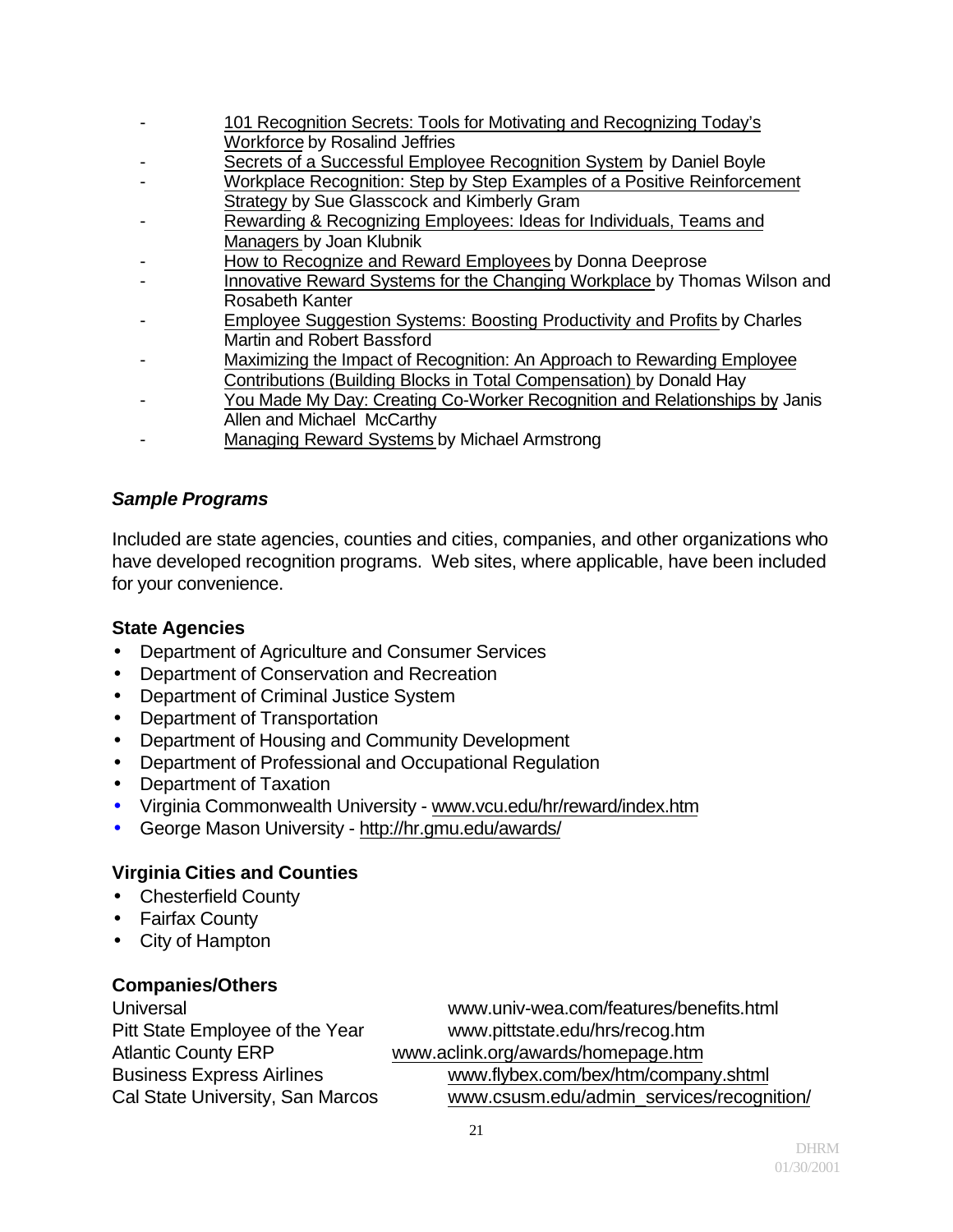### **Companies/Others Continued**

University of North Carolina www.ais.unc.edu/hr/staffbook/univrecognition.htm Case Western Reserve University www.cwru.edu/president/sac/2000pres.html Daylight Design www.daylightdesign.com/Dd2/gap.html **GeophysicalInstitute** www.gi.alaska.edu/admin/human\_resources/recognition/description.html Hennepin County ERP www.hcmc.org/depts/pr/scanner/Dec98/recognition.html National ER & Awards www.nhgri.nih.gov/About\_NHGRI/02/Admin/Personnel/awards.html Ohio State U. Physical Facilities www.ueo.ohio-state.edu/recprog/contents.htm Petco http://petco.com/pages/co\_eecl.html U. of Cal, Ag & Natural Resources http://danr.ucop.edu/emprec/ University of Memphis www.people.memphis.edu/~vpcio/award.htm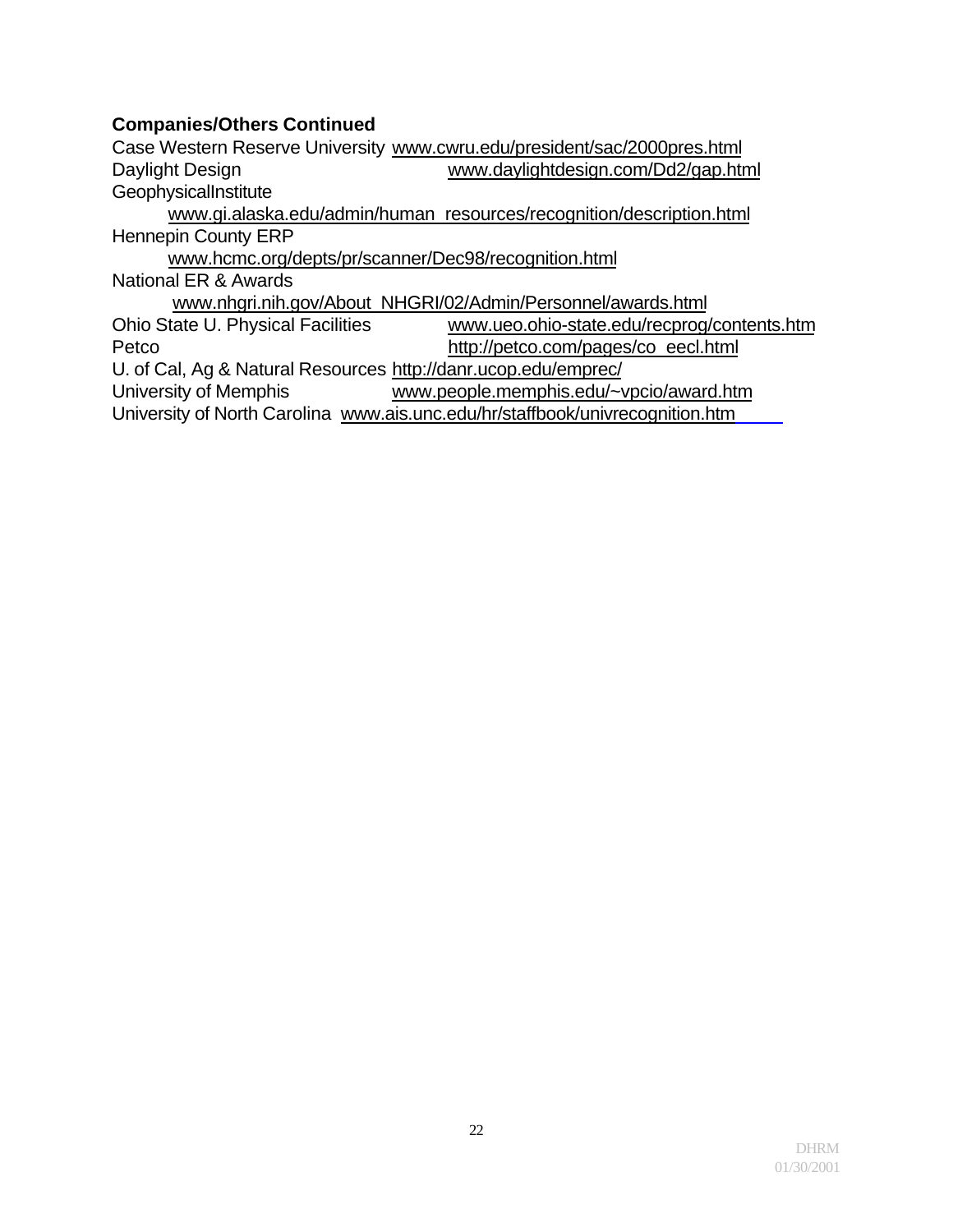## **APPENDIX B**

The following is an example of a survey for distribution to employees to assess your work unit or agency's current climate concerning employee recognition programs.

#### **Sample Employee Recognition Program Survey**

Dear Employee:

The results of this survey will help us to assess current and potential employee recognition programs. This survey should take no longer than ten minutes to fill out. Your individual responses will be used to improve how {Name of Organization Here} recognizes and rewards its employees. **Your responses will be kept strictly confidential.** 

Instructions: Please indicate your response to the following questions by filling in the appropriate square with a dark pen.

#### *OVERALL EMPLOYEE OPINION*

*1. How important to you personally is each of the following?* 

| Receiving formal recognition for your efforts in making a               | Not at All<br>Important | Some<br>Importance | Extremely<br>Important |
|-------------------------------------------------------------------------|-------------------------|--------------------|------------------------|
| difference                                                              |                         |                    |                        |
| Being recognized by management for your efforts                         |                         |                    |                        |
| Being recognized by peers and co-workers for your efforts               |                         |                    |                        |
| Receiving recognition for team accomplishments                          |                         |                    |                        |
| Feeling that your work is valued and appreciated                        |                         |                    |                        |
| Feeling a spirit of teamwork and cooperation among co-<br>workers       |                         |                    |                        |
| Knowing that {name of organization here} treats its employees<br>fairly |                         |                    |                        |
|                                                                         |                         |                    |                        |

#### *AGENCY PERFORMANCE*

*2. In your experience, how well does {name of organization here} perform in delivering each of the following:* 

|                                                                           | Not at all<br>Well | About<br>Average | Extremely<br>Well |
|---------------------------------------------------------------------------|--------------------|------------------|-------------------|
| Giving formal recognition for employee efforts to "make a<br>difference"  |                    |                  |                   |
| Management recognizing employees whose efforts make a<br>difference       |                    |                  |                   |
| Co-workers and peers recognizing employees who are making a<br>difference |                    |                  |                   |
| Recognizing individual team members equally for their efforts             |                    |                  |                   |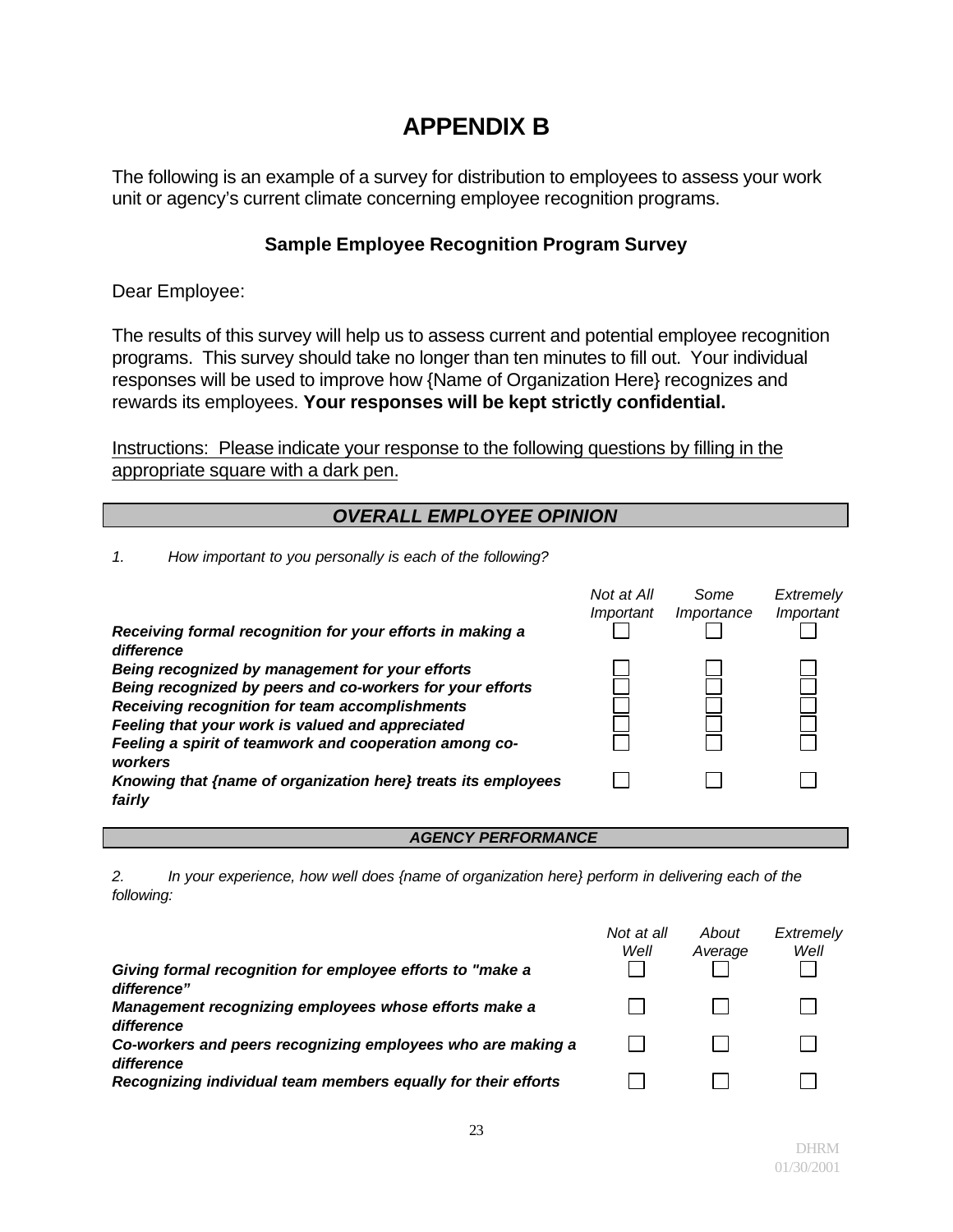|       | Building a spirit of teamwork and cooperation among co-workers<br>Demonstrating that your work is valued and appreciated                                  |                            |                                 |                                |
|-------|-----------------------------------------------------------------------------------------------------------------------------------------------------------|----------------------------|---------------------------------|--------------------------------|
|       | <b>Treating employees fairly</b>                                                                                                                          |                            |                                 |                                |
|       |                                                                                                                                                           |                            |                                 |                                |
|       | <b>OVERALL EMPLOYEE RECOGNITION</b>                                                                                                                       |                            |                                 |                                |
| 3.    | How would you rate your overall satisfaction with the current rewards and recognition programs<br>offered by {name of organization here}?                 |                            |                                 |                                |
|       | <b>Neither Satisfied or Dissatisfied</b><br><b>Very Satisfied</b>                                                                                         |                            |                                 | <b>Not</b><br><b>Satisfied</b> |
|       | Why?                                                                                                                                                      |                            |                                 |                                |
| 4.    | Have you ever received an award from {name of organization here}?<br>Yes, if yes, what<br>for?                                                            |                            |                                 |                                |
| 5.    | <b>No</b><br>Have you ever nominated someone for an award at {name of organization here}?                                                                 |                            |                                 |                                |
|       | Yes, if yes, what<br>for?                                                                                                                                 |                            |                                 |                                |
|       | No                                                                                                                                                        |                            |                                 |                                |
|       | <b>OVERALL EMPLOYEE RECOGNITION</b>                                                                                                                       |                            |                                 |                                |
| 6.    | Thinking about the employee recognition program at {name of organization here}, to what extent do<br>you agree or disagree with the following statements? |                            |                                 |                                |
|       |                                                                                                                                                           | <b>Stronly</b><br>Disagree | Neither<br>Agree or<br>Disagree | Strongly<br>Agree              |
|       | The criteria for the recognition programs has been clearly<br>explained to me                                                                             |                            |                                 |                                |
| award | I am aware of the procedures for nominating an employee for an                                                                                            |                            |                                 |                                |
|       | It does not take much time and effort to nominate employees for<br>an award                                                                               |                            |                                 |                                |
|       | The recipients of the employee recognition awards are adequately                                                                                          |                            |                                 |                                |

| publicized                                         |  |
|----------------------------------------------------|--|
| The recognition programs are fair to all employees |  |

 $\Box$ 

 $\Box$ 

 $\Box$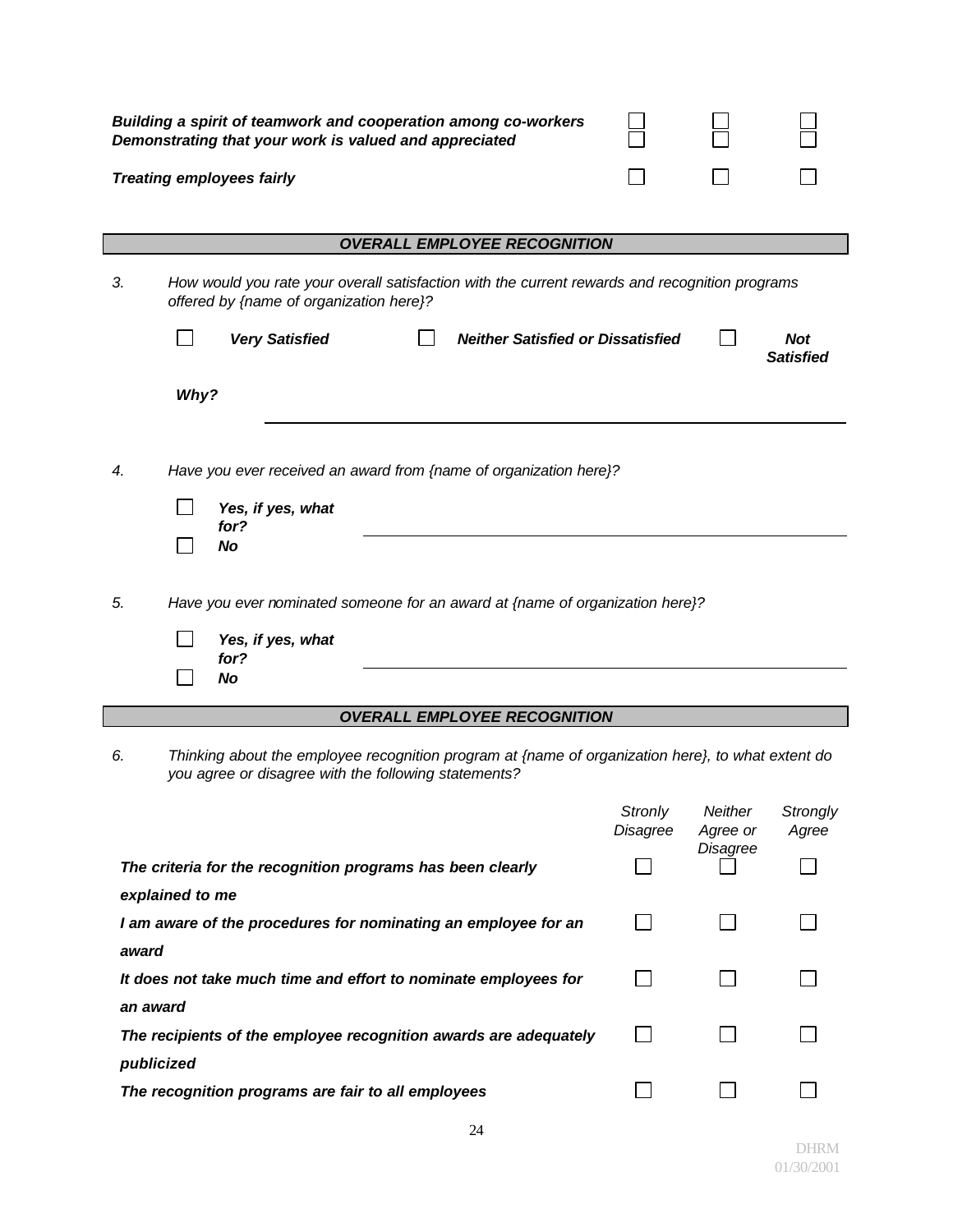| Recognition programs are treated the same by all                 |  |  |
|------------------------------------------------------------------|--|--|
| departments/cost centers                                         |  |  |
| I am aware of the gift awards associated with the program        |  |  |
| I can select an award, if recognized, that will have value to me |  |  |
|                                                                  |  |  |
| Employee(s) of the Month awards should be issued                 |  |  |

*7. In your experience how well does the current recognition and programs perform in delivering each of the following:* 

| The criteria for the recognition programs has been clearly                  | Not at<br>All | About<br>Average | Extremely<br>Well |
|-----------------------------------------------------------------------------|---------------|------------------|-------------------|
| explained to me                                                             |               |                  |                   |
| Recognizing a special project and/or achievement                            |               |                  |                   |
| Recognizing outstanding achievement individually or as a team               |               |                  |                   |
| Recognizing employees who consistently follow the<br>organization's mission |               |                  |                   |
| Recognizing employees who have demonstrated extraordinary<br>achievements   |               |                  |                   |

*8. Please rate the importance of the following criteria as qualifications for an award:* 

|                                             | Not at All | Average    | Extremely |
|---------------------------------------------|------------|------------|-----------|
|                                             | Important  | Importance | Important |
| <b>Outstanding performance</b>              |            |            |           |
| <b>Focus on innovation</b>                  |            |            |           |
| Consistently doing a good job               |            |            |           |
| <b>Exceeding performance objectives</b>     |            |            |           |
| Cost savings to {name of organization here} |            |            |           |
| <b>Exceeding service expectations</b>       |            |            |           |
| Demonstrated team work                      |            |            |           |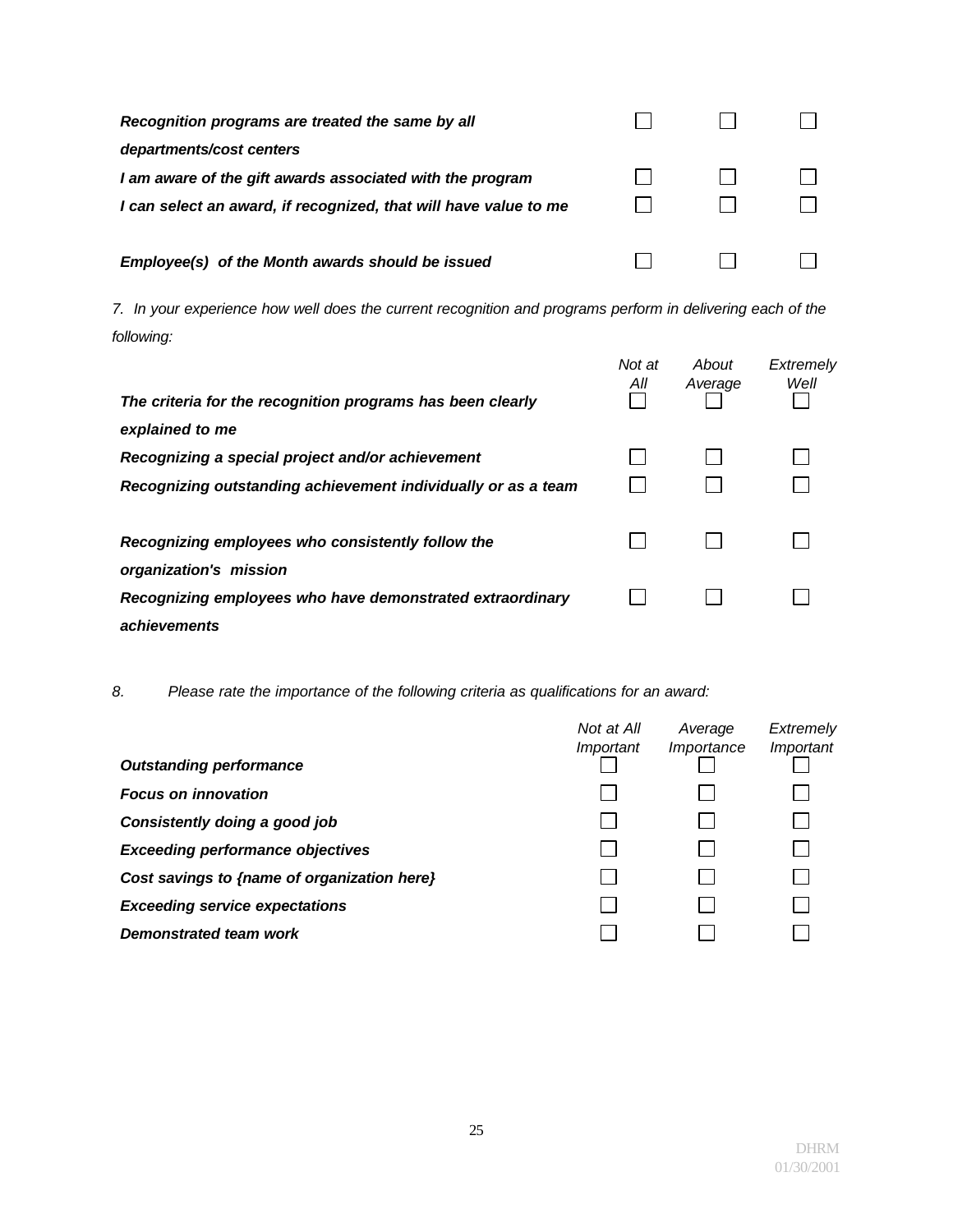# **APPENDIX C**

### **GROUP INCENTIVE PLANS\***

Agencies have an opportunity to develop Group Incentive Plans based on the revisions made to Policy 1.20, Employee Recognition Programs. These plans are developed to achieve specific goals that support the work unit and/or agency's mission and goals. Examples are increasing productivity, new innovations, and improved customer service. The rewards granted link to the levels of performance and improvements achieved by a group/team over a specified period of time.

The major advantages to these plans include: encouraging teamwork; linking pay with the level of performance achieved; focusing on a specific goal(s); and sharing the success amongst the group/team. As stated in the Employee Recognition Programs handbook, goal setting and measuring progress is key to the results and outcomes of any recognition program/plan.

### **Sample Plan**

**Statement of the Problem:** The XYZ Unit has significant problems with their internal customers because they are not delivering services in a timely manner. The process for routing forms to Unit XYZ is manual, includes several handoffs, and customers find the forms difficult to complete.

#### **Goal 1: Customer Service Excellence**

• Measure: Survey internal customers on their satisfaction of services delivered

90% rating of customer satisfaction based on quarterly survey data over a 12 month period

#### **Goal 2: Process Improvement**

• Measure: Major project management plan for forms design and electronic routing

95% of form design and conversion to electronic routing process is completed and tested within a 12 month period

Employees impact these measures by:

- 1. Developing project plans for surveying internal customers
- 2. Developing project plans for designing/converting/testing/routing forms
- 3. Meeting customer satisfaction through timely/quality delivery of services
- 4. Meeting customer satisfaction through testing electronic forms
- 5. Project completion dependent on availability of resources